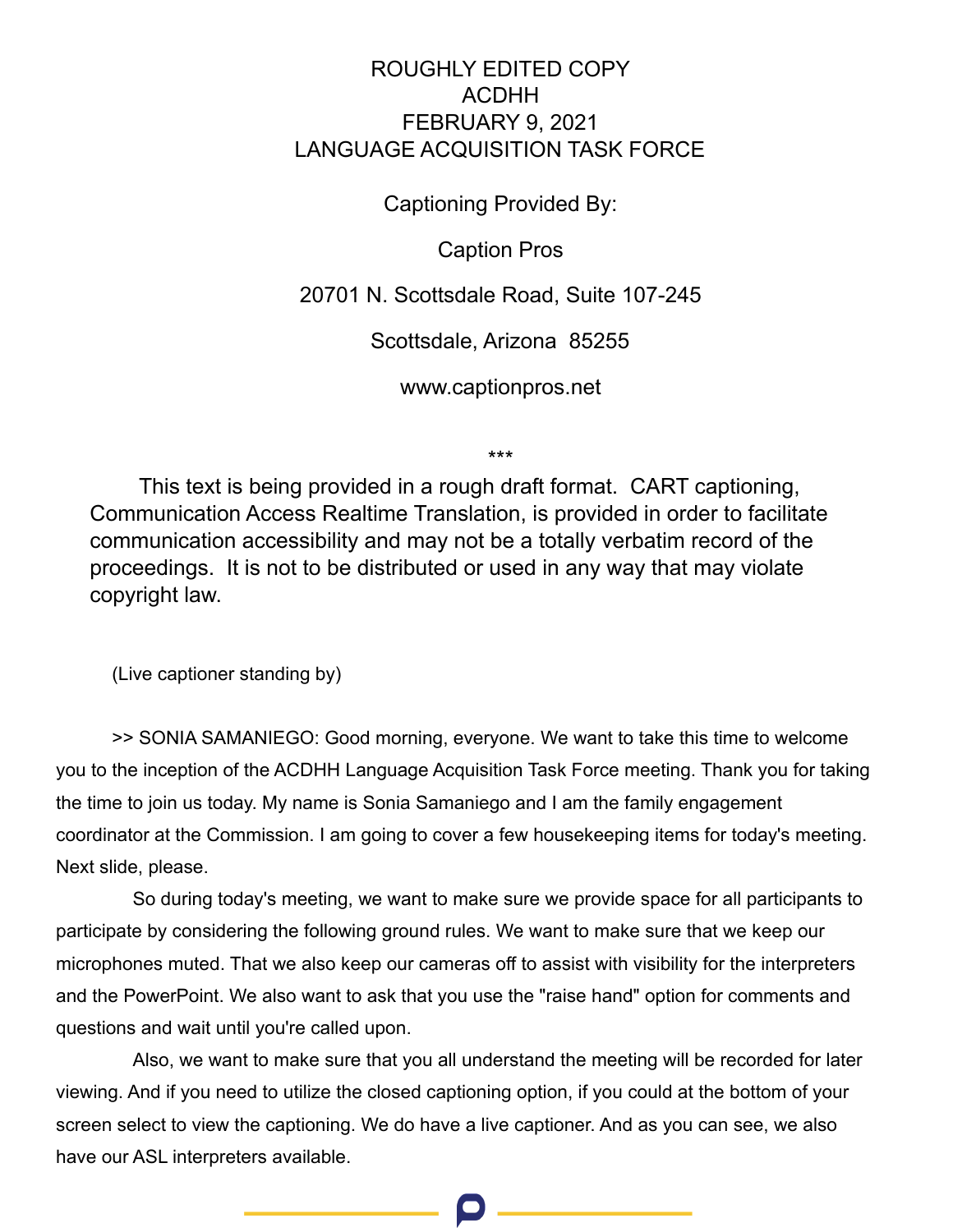I will now hand it over to my colleague Beca Bailey.

>> BECA BAILEY: Hello, everyone. I wanted to take a moment to talk about the purpose of today's Task Force. The Arizona Commission for the Deaf and Hard of Hearing was tasked with the aim of establishing this Task Force composed of diverse community members and partnering agencies that can advise and assist with the implementation of SB 1092. Next slide.

And it is my pleasure to -- well, I guess first I should introduce myself. I am Becky Bailey. I'm the community engagement liaison at the Arizona Commission for the Deaf and Hard of Hearing. And it is my pleasure to introduce our facilitator for the Language Acquisition Task Force. I'm going to tell you a little bit about Tawny Homes-Hlibok.

Tawny now serves as the language policy counsel for the Office of the Chief Bilingual Officer at Gallaudet University. She's also a faculty member in the Department of Deaf Studies. Her role focuses on language planning and strategic outreach. And until recently, she served as the education policy counsel at the National Association of the Deaf. Please welcome Tawny.

>> TAWNY HOLMES‑HLIBOK: Thank you, Beca. And I'll wait until I'm spot lit. Thank you, Beca, for that wonderful introduction and thank you so much, Sonia, for getting us started with the ground rules.

Hello, everyone. Hello, members of the Task Force. Thank you so much for coming to the table. This is an important meeting that we have for the Deaf children in the state of Arizona. Thank you so much in advance for your participation and your work.

I'll be going through the agenda and sharing some information with you. I'm excited to meet all of the members of this Task Force. I'll be sure to mention the goals of today's Task Force. You can see on the screen now what we're going to cover. We'll start with introductions. And I will call on individuals based on organization and ask you to turn on your video and introduce yourself. We'll ask you to say your name and your role. If you have a name sign, please share that with us as well.

After your introduction, please turn your video off as we go onto the next introduction. We'll be talking about the safe space principles and we'll review the goals of the Task Force. And we hope to have two different ways to gather this information. That will be through polls which will be confidential and then also through the answers that we receive from Task Force members.

That's what will take up the majority of our time today. And then we will move onto subcommittees and talk about our work. In addition to these monthly Task Force meetings, we'll also be having subcommittees who will meet regularly in between these meetings. And I'll talk about the expectations for the subcommittees and talk about the schedule moving forward.

If you have any questions or if the interpreters are struggling to follow along, please feel free to ask a question in the chat or use the "raise hand" feature and we will modify as we go. We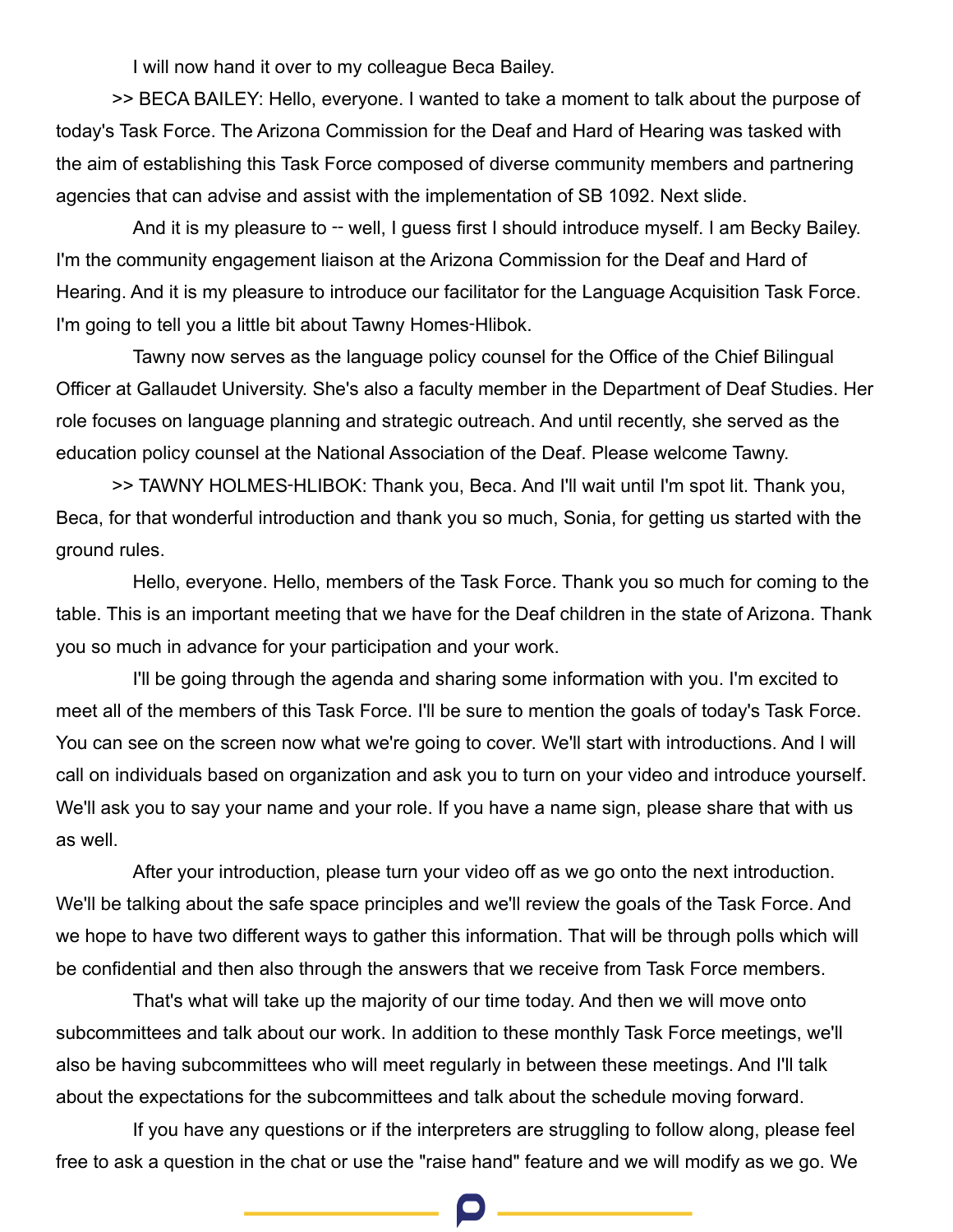want to make sure that everyone has access to the information regardless of modality and language use.

So who's at the table? ACDHH has done a wonderful job of identifying community stakeholders of language acquisition for Deaf children. And we identified four areas. State agencies, educational community partners, clinical community partners, and other community partners who we think are vital to this discussion as well.

I can go ahead and mention the organizations and as I mention the organizations, I ask that you turn your video on. We're going to stop sharing the PowerPoint and we ask that you start your video, introduce yourself, and after your introduction turn your video off as we go onto the next introduction. If your agency happens to have two folks who will be introducing themselves, we'll be spotlighting one person at a time. And you can see here at the bottom left, there's that pin that shows that my video is spot lit. So wait until you see that you are spot lit, give the interpreters a second to make sure they can see you before you begin speaking. And we can change things up as we go if the approach is not working.

But these are the four stakeholder groups we identified. And there are different groups from each of these stakeholder groups that I'll be introducing. I'm going to stop sharing the presentation now.

>> JEREMY MCCOWN: And Tawny, this is Jeremy. We discussed we would have the people turn their cameras on and off instead of the spotlight feature. We were going to do the spotlight for the presentation. So we have the first person on their camera, et cetera. Okay. Thank you.

>> TAWNY HOLMES‑HLIBOK: Thank you. And I wasn't sure if we had two people from one organization. All right. So we won't worry about that spotlighting then. Perfect. All right. The first agency I have on my list is ACDHH. We just met Beca and Sonia. Hi there.

Next I see the Arizona State Schools for the Deaf and Blind or ASDB. Great. I see Kendra. Please introduce yourself.

>> KENDRA BENEDICT: Yes, hi. I'm Kendra Benedict. I'm the director of the early learning program with the Arizona State Schools for the Deaf and the Blind overseeing our birth to three services and our preschool services.

>> TAWNY HOLMES-HLIBOK: Thank you. I also see Jennifer. Jennifer, are you here? (Silence). Okay. She may be at the next meeting. The next agency that I see is the Arizona Department of Health Services. And I see there are a couple folks from there here with us. Hi there.

>> FRAN ALTMAIER: Hi. My name is Fran Altmaier from the newborn screening program. And I manage the follow-up of all newborn screenings and that includes from the hearing screening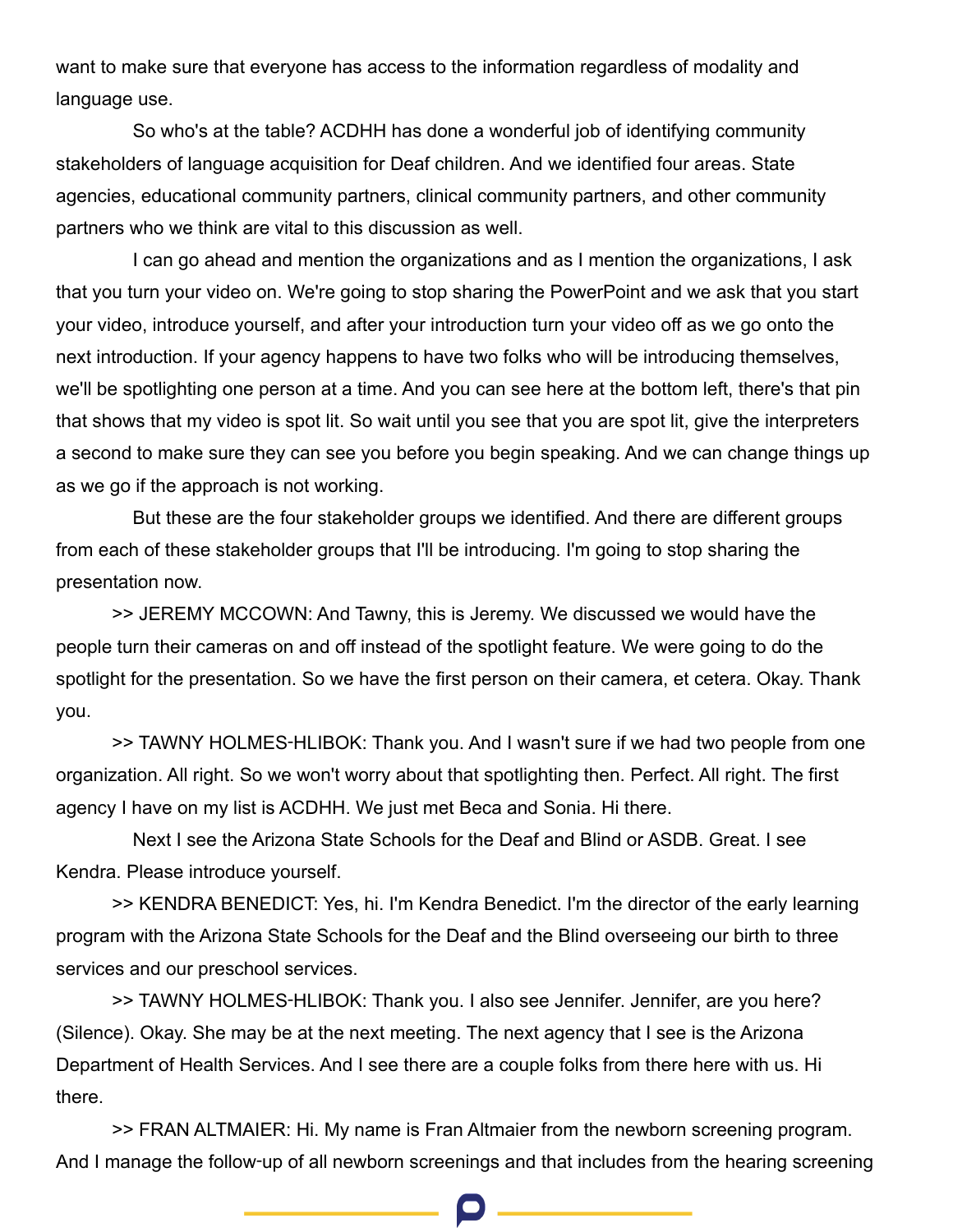through the diagnostic process and ensure that children are enrolled in early intervention services timely.

>> TAWNY HOLMES‑HLIBOK: Thank you. Thank you, Fran. Next I see the Arizona Department of Education. Are either of you here? Okay. They may be joining us a little bit later as well. Arizona Department of Economic Security.

>> ALICIA AMUNDSON: Hello, everyone. Good morning. My name is Alicia Amundson and I work with the Arizona Early Intervention Program serving infants and toddlers birth to three with developmental disabilities or delays. And thank you for inviting us to join.

>> TAWNY HOLMES‑HLIBOK: Thank you for being here. Now we'll move onto our Educational Community Partners. And we'll start with Arizona Head Start.

>> ANA HERRON‑VALENZUELA: Hi. My name is Ana Herron‑Valenzuela, and I'm the inclusion specialist for the City of Phoenix Head Start program. I primarily work with children enrolled in our preschool option ages 3 to 5. But our program is birth to five. So we do home visitation for zero to three and also child care partnerships ages zero to three.

>> TAWNY HOLMES‑HLIBOK: Great, thank you. Up next is starting with Arizona State University Audiologist. Are you here?

>> MOLLIE HARDING: Yes. Hi. Would it be okay if I don't turn my camera on? I'm actually nursing my baby right now.

>> TAWNY HOLMES‑HLIBOK: Oh, of course. That's an important job.

>> MOLLIE HARDING: Hi, everyone. My name is Mollie Harding. I'm an audiologist and professor at Arizona State University. My expertise is in pediatric diagnostics of hearing loss and lessening the negative effects of hearing loss on their development. So I'm very happy to be here. Thanks for inviting me.

>> TAWNY HOLMES‑HLIBOK: Happy you're here. Thanks for being here. Next up from Deafinitely Communicating.

>> GERMAINE GRAHAM: Hi. Good afternoon. Good morning to some. My name is Germaine Graham. I am an ASL‑fluent speech language pathologist here in Arizona. I own a practice Deafinitely Communicating. It serves to educate, advocate, and provide services for children in the Phoenix metro area. Specifically for families who are looking for bilingual services from a speech language pathologist to really support language development in the acquisition of language for children who are Deaf and Hard of Hearing. And thank you for inviting me to be part of this wonderful team.

>> TAWNY HOLMES‑HLIBOK: Thank you for being here. Looks like we got three more exciting organizations left. We're going to be moving on to other community partners now. We're going to start with the Arizona Association of the Deaf. AzAD. Can I have either Astrid or Mary turn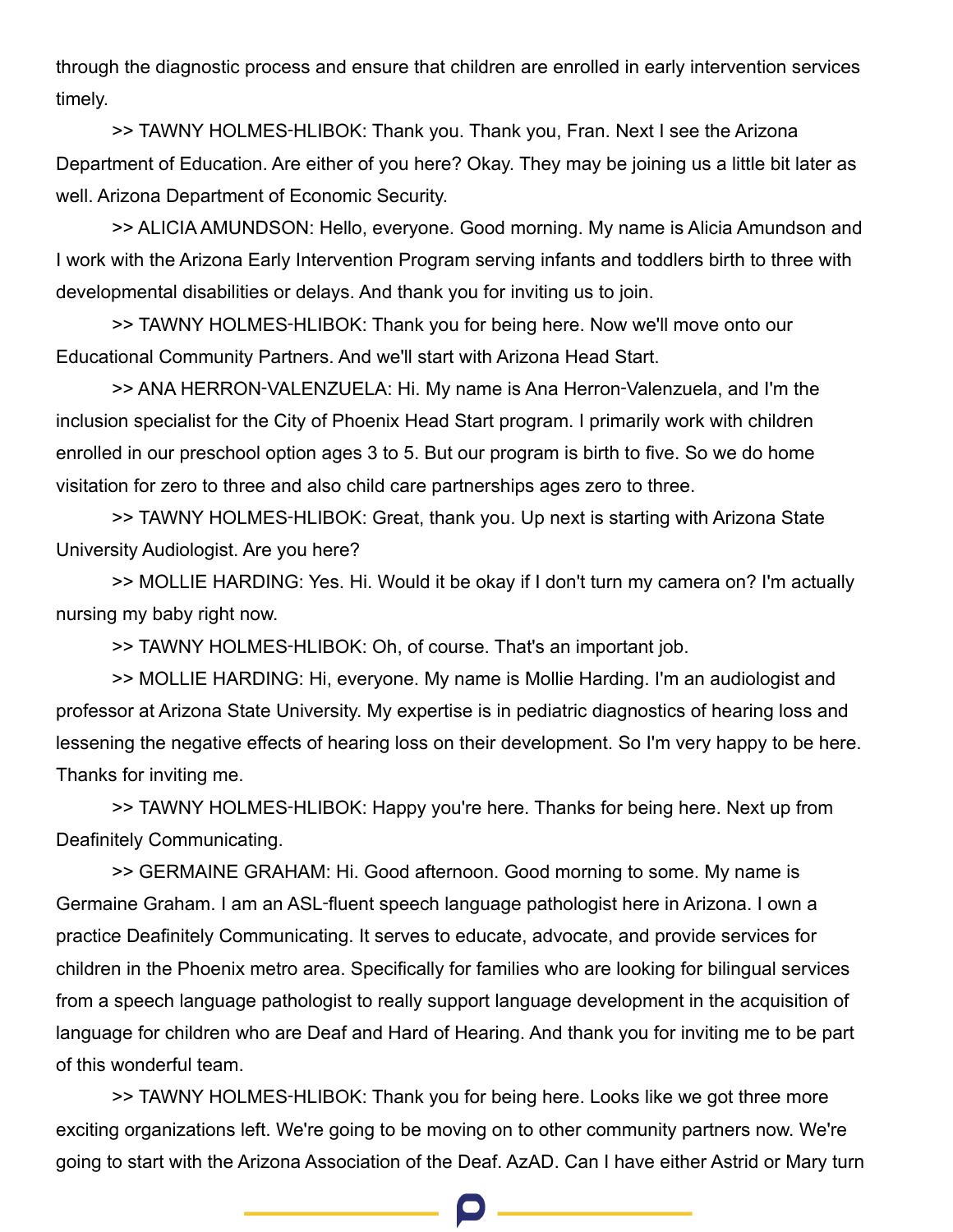on your video to do your introduction?

>> Astrid Goodstein: All right. Am I on? Good morning, everyone. I am Astrid Goodstein. I'm representing the Arizona Association of the Deaf. Mary Rimron is also here with us and she is the other representative from the Arizona Association of the Deaf. The Arizona Association of the Deaf is over 80 years old, and the mission of the organization is to preserve, protect, and promote the civic human language rights of all Deaf people in the United States. And we are an affiliate of the National Association of the Deaf.

I could say that the members of the AzAD organization are members of the Deaf community who have historically experienced language deprivation. I'm excited to be here this morning.

>> TAWNY HOLMES-HLIBOK: And anything from Mary? Mary, did you want to --

>> Mary Rimron: Are you able to see me?

>> TAWNY HOLMES‑HLIBOK: Yes.

>> Mary Rimron: Okay. Astrid said everything, I think. It's nice to be involved. We're looking forward to working with the Task Force.

>> TAWNY HOLMES‑HLIBOK: Thank you, both, for participating. And next will be Raising Special Kids. So it seems we're not – they'll be joining us later. And then last but not least we have Parent Advocate Jesus. Are you here?

>> Jesus Marquez: Sorry. Having a little bit of struggle here with my technology. Can you see me? Can everyone see me? Hi, everyone. I am Jesus. I'm here with Parent Advocates. And we want our children to be successful. We want our children to have full access. One of the biggest schools here in Gilbert, my child goes to one of the biggest schools here in Gilbert and we want to see them be as successful as possible. I feel honored to participate in this Task Force to empower those kids. My own and others. So I can see myself in those kids and I want to see a good future for those kids. So we're really looking forward to the participation in the Task Force.

>> TAWNY HOLMES-HLIBOK: It's great to have a parent perspective. Sorry about that. I was on mute. You have someone interpreting for you.

>> Jesus Marquez: Do you want me to turn off my video?

>> TAWNY HOLMES‑HLIBOK: Yes. Thank you. Okay. So great to meet everyone. It's exciting to see how rich this Task Force is, the richness of experience we have involved here. So we appreciate that. And looking forward to some of those. If we have some issues later, folks who had some schedule conflicts, we can have introductions of those folks later.

All right. So back to the PowerPoint a little bit to discuss the goals of our Task Force. My role and what we'll be doing moving forward. Give me a few seconds to bring that slide back up. So as we're sharing the PowerPoint, we're going to have to go through, share it, shut it down,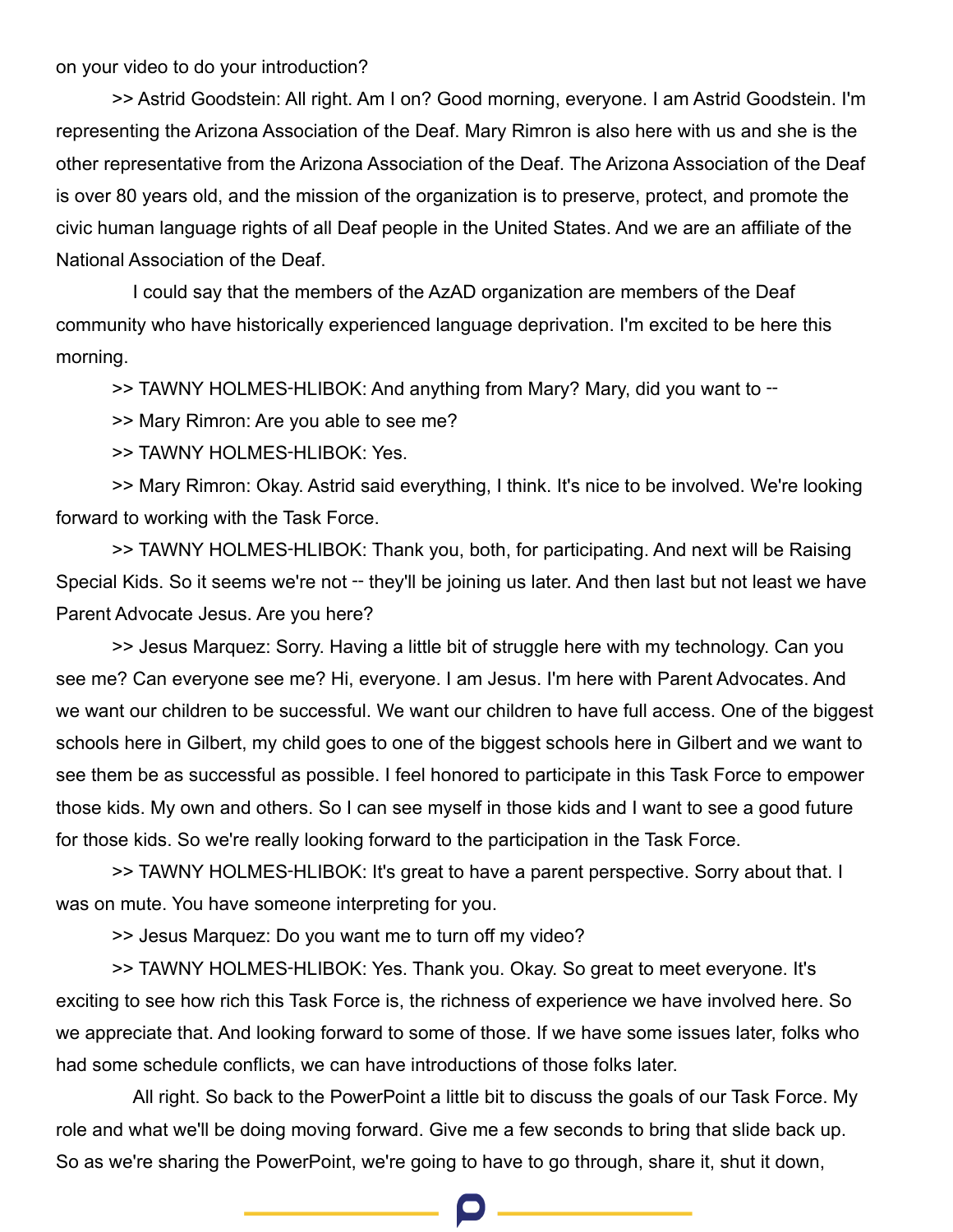share it, shut it down for the purposes of the facilitation of the meeting.

So this is the safe space principle. I'll give you all a second to look this over. (Silence). So maybe you've had the opportunity to get to know one another before. Maybe you have not. So in this field, we know that we have a variety of perspectives and sometimes, you know, it's been hundreds of years and perspectives – things don't change overnight. We just want to make sure that everyone's values and experiences and perspectives are being recognized and valued here at the table.

At the same time we're encouraging or we're hoping that, you know, we're able to keep our open minds and open hearts to think about and respect the experiences and stories of others and be active listening. Which means not thinking how I'm going to reply to someone but rather focused on what that person is actually saying. That can be a challenge for me as well sometimes. So we've got to challenge ourselves to do that.

Work on collaboration, how to work best together. And if we feel something didn't go well, we can reach out to each other after the meeting and talk about how that didn't go well and maybe see if we're not getting – seeing eye to eye or get to the root of where that difference of opinion might be coming from. And sometimes the point is to create good relationships across the table.

And so the point is for our Deaf, Hard of Hearing children's linguistic needs to get family support and encouraged growth for those children to make sure that they can meet their best potential. So that's the purpose of this. And that includes, you know, respective diversity. We have all kinds of diversity. Race, age, geographic location, ethnic, cultural background, communication differences, disability differences. LGBTQ community. We've got a variety of backgrounds with different perspectives to recognize and respect.

Comments and responses will come from those places, so respecting that. Also respecting privacy. These roundtable discussions might be -- there might be some hot topics or some sensitive issues. Some things we might need to share. Those perspectives or experiences and respecting the confidentiality of this discussion. Not carrying those comments out of the Task Force. We will be recording, of course. But if we want to talk about things in more depth about how to support each other.

Making sure that we are asking permission if we see something exciting, we're excited about like who's on the Task Force and we want to take a screenshot or something, making sure we are respecting confidentiality and getting permission to do anything like that before we do.

So being aware of language diversity. We're not all coming from the same language background. U.S. the predominant spoken language is English but there are others. Spanish. There are other sign languages as well. So we've got our native language speakers. We've got our Indigenous language speakers. So our Task Force is focused on all the kids in Arizona. Whatever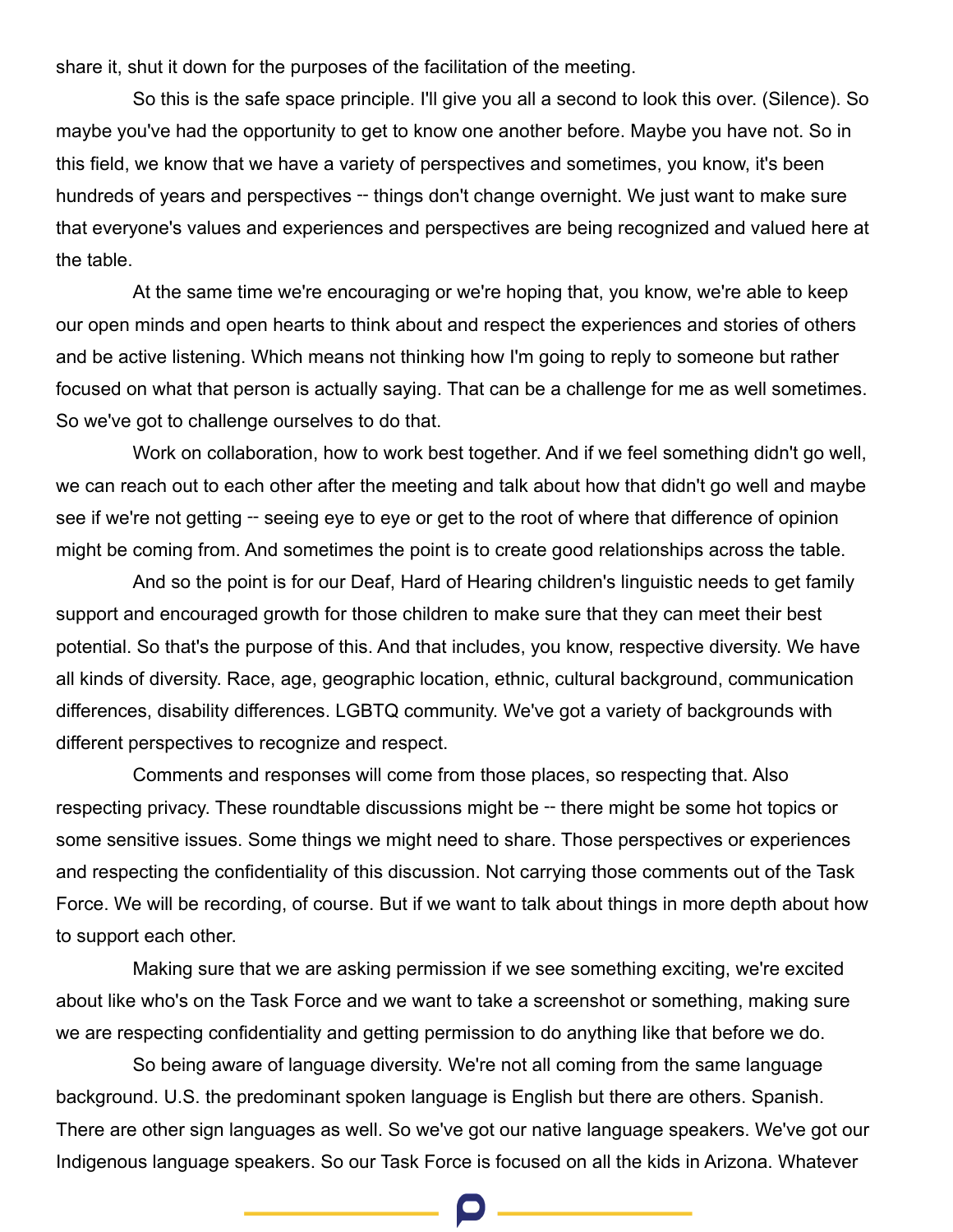language background their families are -- those families are using.

So if we disagree with something as well, trying to build rapport and build a bridge to come to an agreement. We have family – facilitators here who are qualified to facilitate. And if we have disagreements, disagreements are allowed. But the important thing is we have to work through them as well as possible. And it could be related to this task force. If it's something else, we could work those out offline.

So the last thing hopefully is for us to be fair and honest and have good faith participation with one another. There's no – not having an agenda of our own but thinking of what's the shared goal of the betterment of life for kids that are Deaf, Hard of Hearing, and DeafBlind. That's basically the safe space principles that we're going to hold onto. Everyone on the task force will be able to look at this and review at any point. I wanted to show it so we're all on the same page here.

Anyone who's feeling something on there is not going to work for them during the meeting, please feel free to reach out to either Beca or Sonia or myself directly. Send us an email and let us know your feedback about those, about the safe space principles. If you feel they're not going well for you individually or as a group, reach out to us and let us know.

So shifting gears a little bit, I want to talk about the goals of the task force. There are two slides here. (Silence). So we're basically going to meet on a monthly basis for two hours. We'll have subcommittee meetings in between. So there's the task force with subcommittee support, the goal as a group is develop recommendations before prior to June for the statewide system to ensure the linguistic acquisition success of children who are Deaf, DeafBlind, or Hard of Hearing in Deaf education programs.

So we want to establish those recommendations whether they're system or policy changes or processes of getting families through those process or providing access to information, assessment, those types of things. So we're going to be going through that. We have a lot of different aspects we're going to be talking about. We'll look at what other states are doing and some of the models that we might be able to follow from them and see what will work best in the state of Arizona with our own Arizona unique situations, we have our own unique views here and our own unique setting – location in the broader education system. So we're excited to take those next steps to raise the standards for linguistic access in Arizona.

Okay. One more. So develop recommendations. The things that are needed, one thing we need is data. That's going to be different types of data if you see on the list. So every one of those is chosen for a reason. So there'll be a person who is knowledgeable in the organization and background to get that information, how that relates to the family. So we want people's experiences who've seen -- the number one thing is the family. So real families, real stories.

So that relates to demographics. We need to know who our children are, what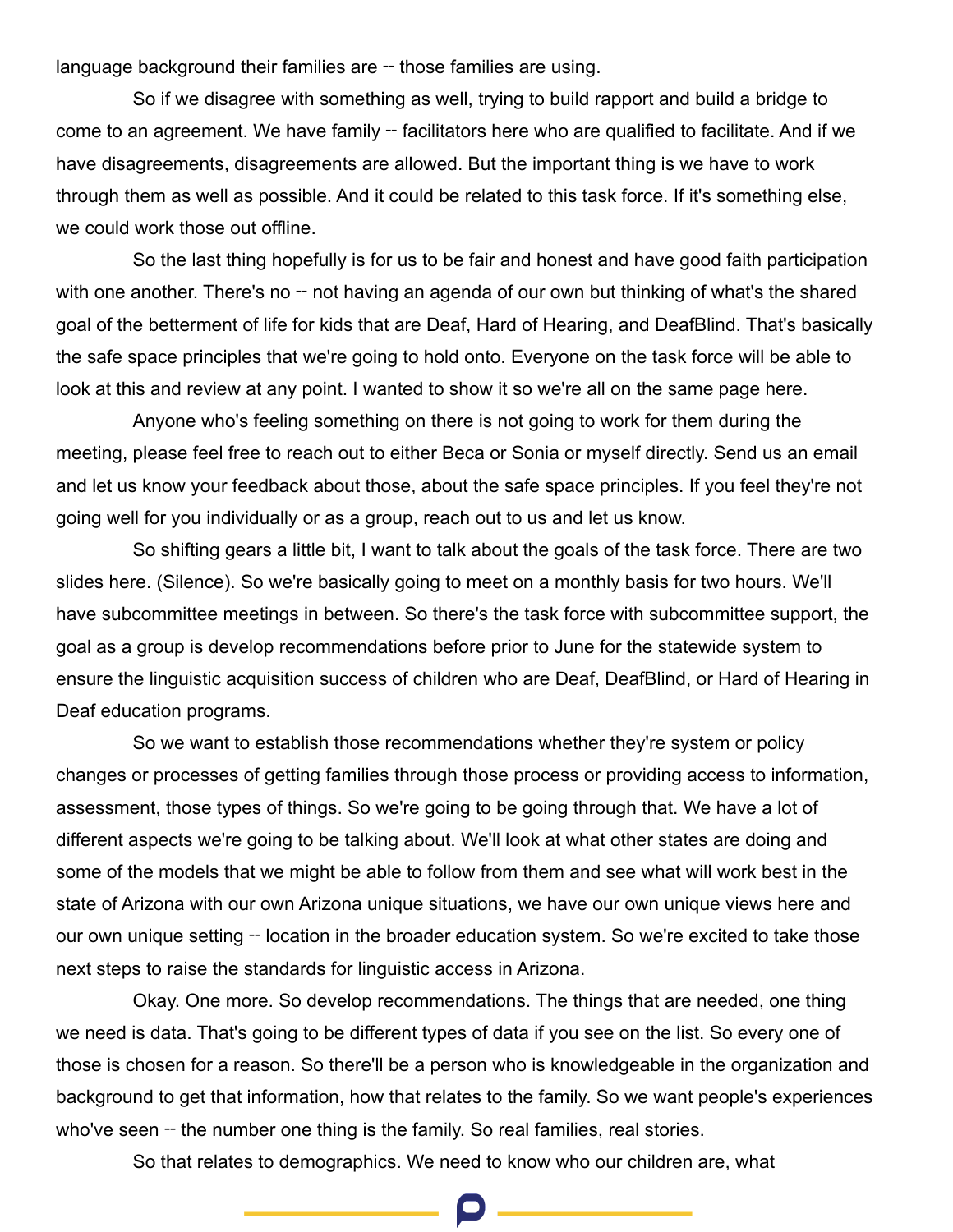backgrounds our kids are coming from. So collecting that data will help us make decisions from the systemic approach. So keeping in mind – being mindful of cultural considerations and needs. Making sure we're meeting those. Every family in Arizona where they are at. Being aware of what those cultural needs are and how we can approach equity in the system. Making sure that families are having the best experience as possible.

Figuring out where we are at currently, what agency, what tools and things and processes that agencies are using now and what's working and what's not working. Being able to collect all that information about that that will help us strategize, help us streamline our recommendations as well as figure out how we're able to create those systems that are completely -- that are connected between organization and agency and everyone's communicating across organizational lines making sure that everyone knows what everyone else is doing and feels confident and comfortable referring between organizations. So that's what we're building on. Building on what we have now, seeing what we have that's working well and building from there. And trying to expand as well from everyone's perspective.

>> INTERPRETER: And we're going to switch interpreters.

>> TAWNY HOLMES‑HLIBOK: What we are going to do now is we're going to start our common ground discussion. And when I say common ground, I want to make sure that we're starting the task force off having common ground. And we want to make sure we're starting off in this common space. That way we can get the discussion out of the way and I already know that I'm preaching to the choir.

But if there are some things that aren't common ground between us, we know that that's where we need to start. We're going to do this by asking you some poll questions. We have three questions that you'll be seeing pop up on the screen here in a moment. We'll have three of those poll questions that will come up on your screen. Answer the question the best that you can. I'm going to stop sharing now so you can see a little bit better. Actually, I'll leave this up so you can answer the questions first.

(Silence).

>> TAWNY HOLMES‑HLIBOK: Remember this is anonymous. And tech team, when everyone 's pretty much answered, let me know. Then we can share the results. Interesting results.

(Silence).

>> TAWNY HOLMES‑HLIBOK: Thank you for your participation. If the tech team could, would you show the results or can you send them to me in the chat? That way we can have those takeaways.

>> JEREMY MCCOWN: Sure.

>> TAWNY HOLMES‑HLIBOK: Okay. Now we have these poll questions here. And this will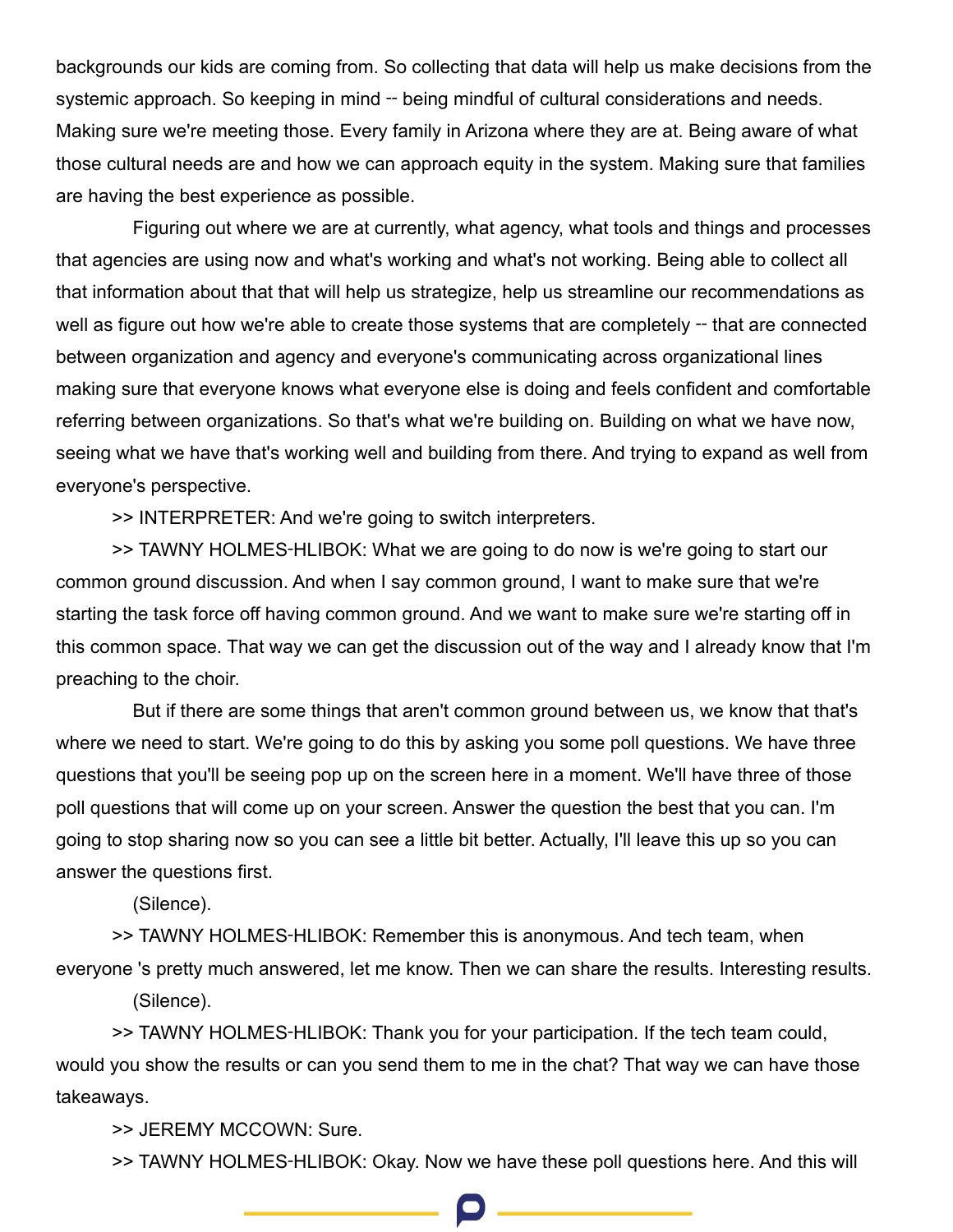help guide our discussion. I'm going to ask that you use the "raise hand" feature today if you have a comment. And we're going to start with the first question. Make sure you identify yourself and say your name. That'll make it easier for everyone who's in the meeting to follow along and know who's making their comment.

Make sure you pause before your give your comment. That way the interpreters have a moment to make sure that they're caught up. I'm going to show the question and then Beca will also post the question in the chat so you can refer to that as well. You can see the three questions here. Give you a moment to think of your responses. Going to stop sharing now.

Okay. First question. If you could do only one thing -- oh. Sorry, just changed to gallery view. That helped me. Okay. Is everyone able to see me now? (Silence).

>> JEREMY MCCOWN: Your camera is off.

>> TAWNY HOLMES‑HLIBOK: I stopped presenting but my camera is on. You should be able to see me. Okay. We're going to go over that first question. If there was only one thing you could do for a Deaf, Hard of Hearing, or DeafBlind child, what would you do? The sky's the limit. Who's our brave first commenter? (Silence).

>> JEREMY MCCOWN: And also Tawny, this is Jeremy. It was not discussed who will be running the actual questions coming in. So that we know who's raised their hand, et cetera. Normally we have Beca or somebody else in the back end doing that. How did you want to proceed with that? Because right now I see Kendra is the only person with the hand up. Who will be facilitating that on the back end?

>> TAWNY HOLMES‑HLIBOK: For now I will call people by name. And I can get the message from Beca in chat to just cue me who's next. Kendra, ready for you. Hi there.

>> KENDRA BENEDICT: And I think I forgot to give my name sign earlier. It's Kendra. Sorry about that. I was having camera problems earlier. Honestly in response to that question, I would want to give a Deaf child what I would want to give all children, Deaf, Hard of Hearing, DeafBlind, hearing, all children. And that's parents that are at a place that are able to give their child what they need in every way. Food, shelter, love, access to resources. Yeah. That's just the same thing that pops in my head. Same thing I'd want to give every child.

>> TAWNY HOLMES‑HLIBOK: And I see Mollie in the chat is saying she was saying the same thing as Kendra. That is the foundation of it all when you think of Maslow's hierarchy of needs. Food, shelter, and safety really are the foundations. Every child needs to be safe. That's true. And Alicia, I can see your comment in the chat as well.

Build confidence in their relationships with their peers, parents, and caregivers including teachers so they can interact with others easily. Just like other children do. And I can see you also agree with Kendra, but she said it much better than you. No, I'm sure you have some important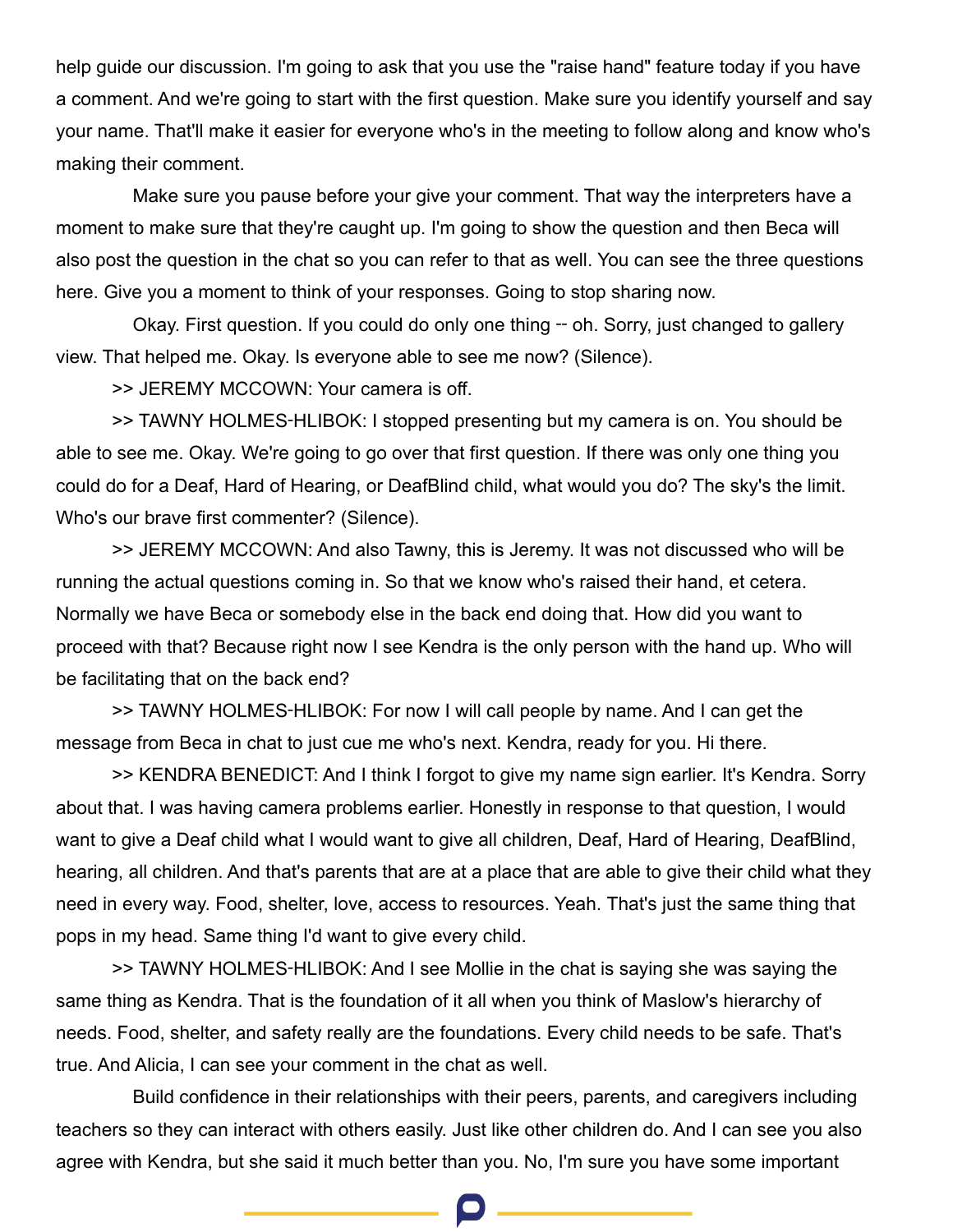information you can add there as well. Thank you.

Anything else you would give to a Deaf child if you could give them just one thing? Going to check to see if anyone has raised their hand. I see that we have a comment from Mary. Mary, turn your video on.

>> Mary Rimron: Can everyone see me? Okay. I would add for Deaf, Hard of Hearing, and DeafBlind children, language acquisition would be my area of emphasis. From the moment of identification, moment parents know that they have a child who is Deaf, Hard of Hearing, or DeafBlind I would really start emphasizing language at that point.

>> TAWNY HOLMES‑HLIBOK: Thank you so much for sharing that. I appreciate it. I see several more comments. We'll go to Jesus and then Astrid. Jesus?

>> JESUS MARQUEZ: Okay. There we go. That's better. Pretty much the same thing. I agree with what everyone said. Sometimes people don't really know that a child is language delayed until later. And so when a kid is mainstreamed in a situation where they may be the only Deaf child in that school and they're not getting their language needs met, they may get their educational needs met. But I've seen situations where kids are taken from a mainstream setting to a Deaf school where they're then identified as being lower functioning and then being put in life skills programs.

But we need to identify earlier on maybe from birth. It's always been -- parents have always been told bad news when they have a child with hearing loss. But I wish parents were given a positive message at birth. And they were told they don't need to worry and things will work out just well. I don't think that when parents with children with other disabilities are born, they're given that bad news at the time of birth.

Just this past Saturday, I went to ASA. It's the Art School ‑‑ I don't remember the full name, but I went to that ASA art school and the teacher there didn't know that I was Deaf. I was surprised that even though most of the kids there were hearing, most of them used sign language. And even some of them were using what we call Pidgin signed English which isn't pure ASL, but it has some ASL features in it. I think that exposure is so important for kids.

Kids need to be given language early on. They need to have a professional who can assess their language. In my experience in school when I moved here to Gilbert, I had an interpreter and they told us that the interpreter met specific EIPA score standards to be able to interpret. But we're a Deaf family, and the interpreter wasn't able to interpret at a level that my child needed.

And so we were able to get a different interpreter who was more appropriately qualified. But schools aren't screening interpreters. They're just hiring whoever they can get, and the Deaf children have no say in who's interpreting for them. But this is my language and I should be the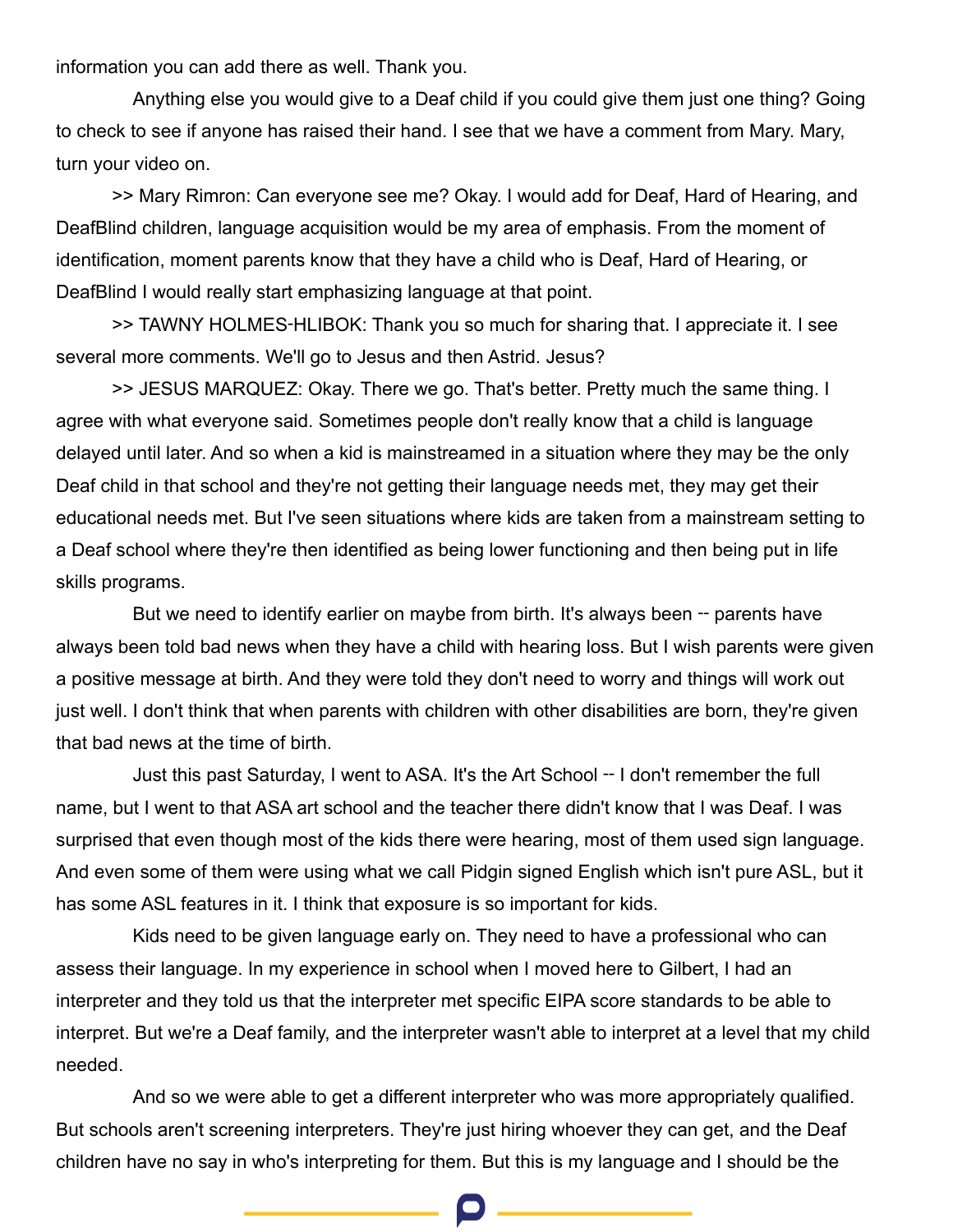one who is making those decisions.

Now, my child is in honors classes in Gilbert. I had to fight to get my child into honor classes. I was told that it would make things more complicated for my child in school and they really tried to not let us do it. But I would say that's what Deaf children need.

>> TAWNY HOLMES‑HLIBOK: Thank you for bringing up those important points, Jesus. Talking about the foundational language needs of a child. And also reframing that process where Deaf children were historically put in those lower classes. And schools do need to know how and when to hire appropriate interpreters. I hope to see more examples coming from you later on. Thank you, Jesus.

>> INTERPRETER: We're going to switch interpreters now.

>> ASTRID GOODSTEIN: Hello. Okay. So I like what Tawny had said. That was a good conversation. My mind was kind of spinning off in many directions. But one thing I think is very difficult, my first reaction was that 90% of children born to -- who are Deaf to parent who is have never met a Deaf adult. So that's pretty key. Parents often will look at their baby who is Deaf and go and think what is going to happen to you when you grow up. And they're thinking of their child growing up as a hearing person; right?

Parents need to have the information. They need to have unbiased access to information and be involved – actively involved in their language development. Being able to see that process and see that it's not like other children. A baby with – not to see their babies like babies that are baby with broken ears but the important thing is the thing in between the ears. So helping the parents who, you know, have never seen a Deaf person. The first Deaf person they've met is their Deaf baby helping them meet Deaf adults to see there's a variety of experiences and personalities and interests and talents and things that are available. The person running the School for the Deaf here is -- I'm not sure exactly, but that person was nominated for an Oscar. So that's a agreement example of the diversity of the Deaf community that there are so many possibilities. I wish that for Deaf parents and Deaf kids as well to see what they can achieve when they're adults. I'm really excited about that. Those connections that can be made.

>> TAWNY HOLMES‑HLIBOK: Yes, definitely. That's important to mention. Those unbiased, critical information that can be provided to families right away. Not later but right away early in the process. The opportunity to meet Deaf adults often makes a big difference, yes. Thank you for sharing that. I'm putting that down in our notes. All right.

So I guess I'm going to start on the second question. Beca, can you put that second question in chat, please? Astrid, you can go ahead and turn off your video now. Thank you. All right. The second question is, in your perspective, what's a good assessment for -- from a layperson perspective? How to -- what do you think an effective assessment is? We're looking at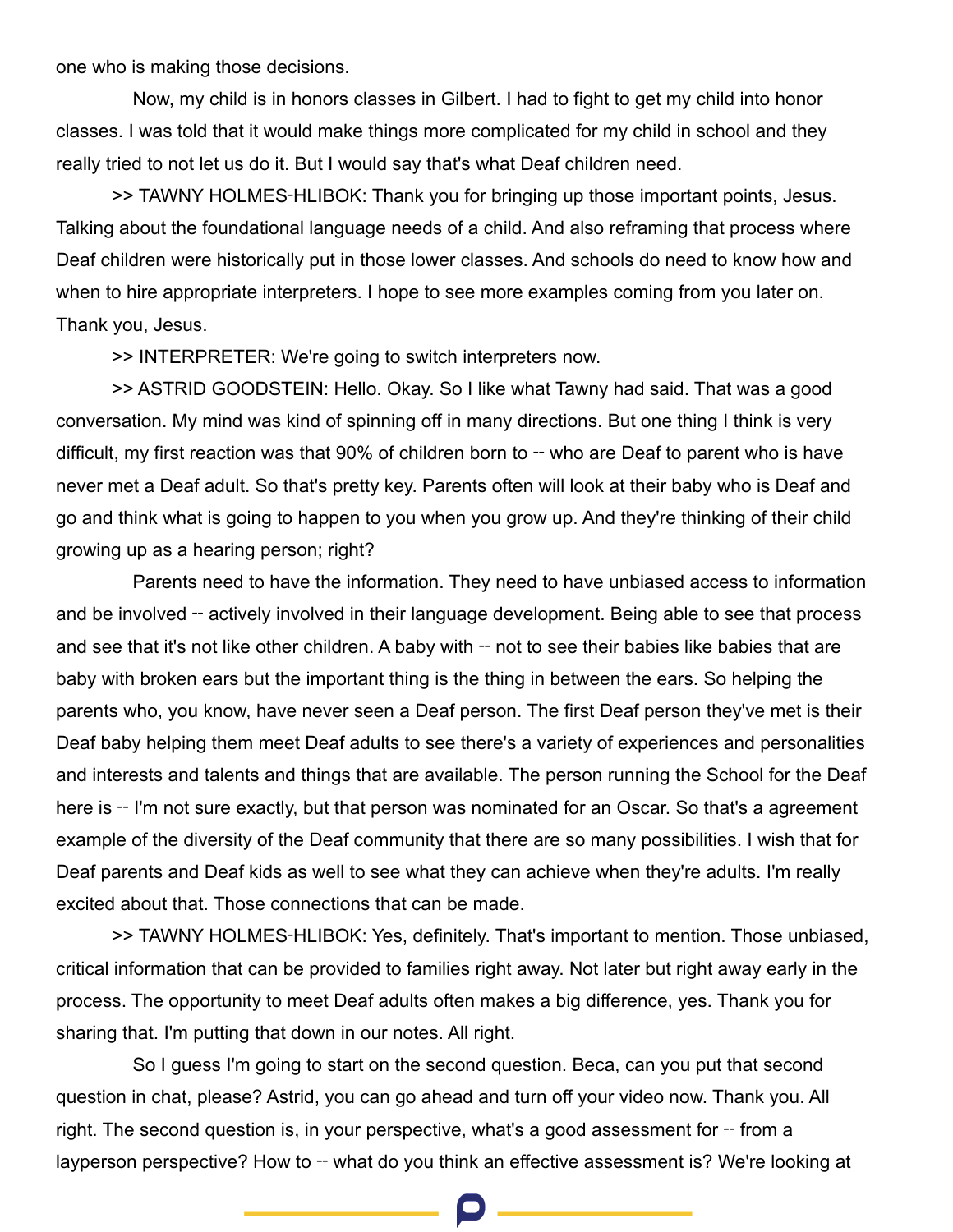educators, SLPs, audiologists, any of those types of assessments. There's a lot of assessments that go on in those areas, so we won't talk about those. Germaine?

>> GERMAINE GRAHAM: I did forget to give you guys my sign name. This is my sign name. GG. But I think that in terms of assessment for a Deaf and Hard of Hearing child, it's so important that we look at the child all across the board. Not only in terms of what they do with listening if they have access to sound or, you know, with amplification and not only with speech as well. But overall language development.

Both by using maybe formal and informal assessments. Dynamic kind of play-based assessments, what the child does during structured and unstructured times. Lots of observations that go into play. Socially, how do these children function? What type of skills do they have? So I think it's important for us to look at the whole child when we're looking and making decisions about assessments and interventions and, you know, what is their environment like. There's environmental observations that are very important that we can provide support and recommendations to families.

There's a lot of different factors. You know, typically we have such a short window of time for assessments. And, you know, we think we can cover it all. But maybe think of assessments over multiple days or a longer time span that will really give us a full and broad perspective of what this Deaf and Hard of Hearing child needs, what their strengths are, what their areas of need are. But then also looking at family dynamics and considerations as far as where the family is and what they have access to and various ability to do as well.

>> TAWNY HOLMES‑HLIBOK: Okay. Thank you, Germaine. So that's a lot of important considerations, yeah. That's a good review to think of all of those aspects looking at the whole child, not just looking at their hearing and speech abilities but looking at the whole child with or without assistive technology whatever that may be and looking at the potential. Everything in the environment. Strengths based and also structures, the environment, family dynamics, all of that.

And we might have to, you know, repeat evaluations because of the time window and young kids and attention spans and all that. Thank you, Germaine, for all of that. For those assessment recommendations. I see a comment. Alicia says I'm not an expert in assessment tools, but I think it's critical to have components that include parental input, observation, and interests for children to ensure that we have a comprehensive grasp of skills and functioning.

Like Germaine was saying we need to have a holistic view of strengths and needs. Yes. Holistic. I like that word, yes. Okay. More hands raised. Jesus and then Kendra.

>> JESUS MARQUEZ: I agree. With regard to my daughter, I've seen a lot of evaluations and a lot of times where we've been denied certain evaluations or things because of -- like, for example, being able to say certain Spanish words. I can't hear them, but she was motivated by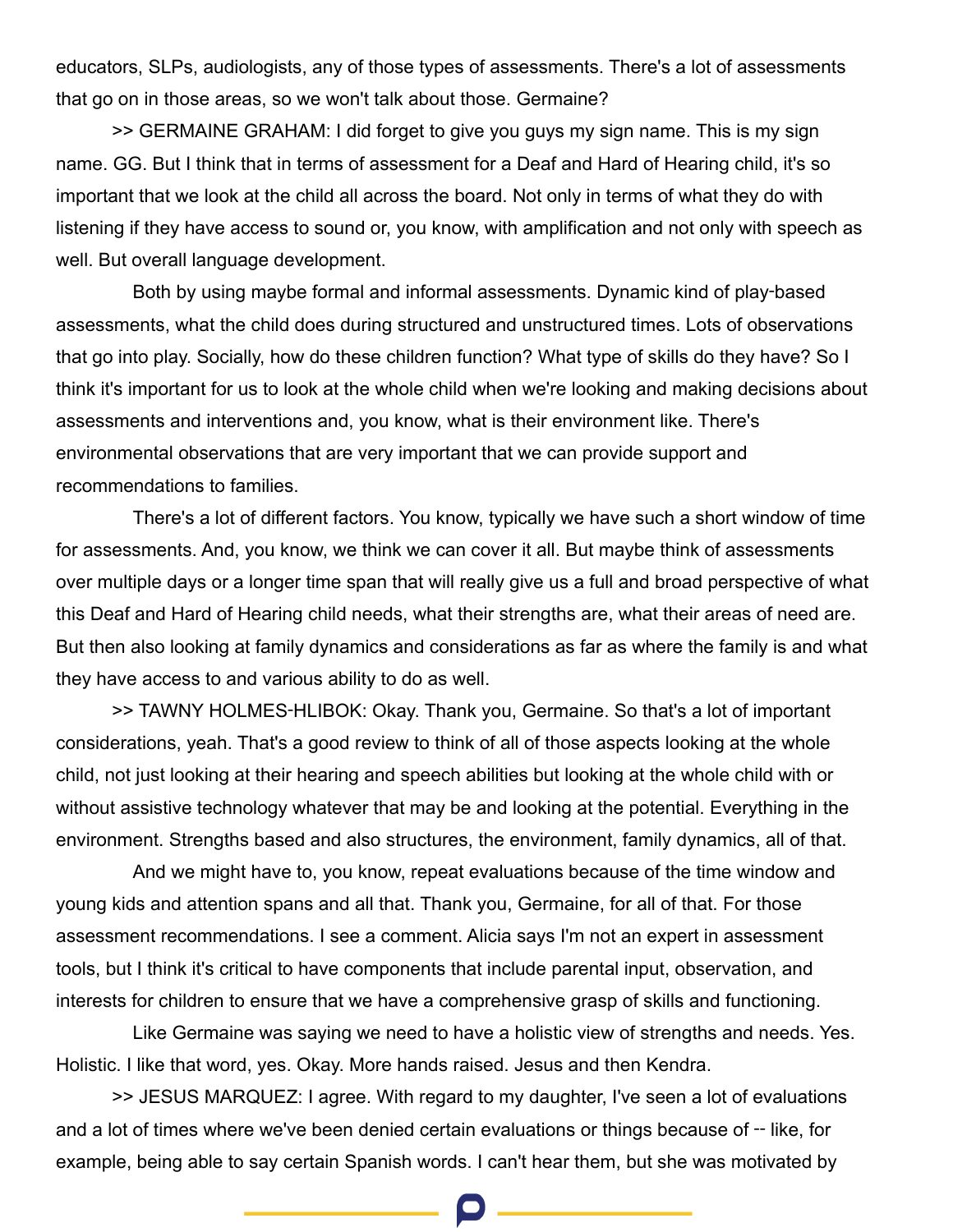that. She wanted to practice and use those. That being allowed at school in second or third grade. And she was able to develop that and then it kind of leveled off. Just being able to provide those options as well and my daughter is able to lip read some. You know, we use sign language at home.

The specialists as well. Tracking her progress, you know, and seeing what – you know, saying – you know, taking those things seriously and not thinking it's just like a hobby or whatever. We know – knowing – keeping track of where the kids are at then we know their level and we know how to continue to build on that. We don't want our kids to get behind in reading and writing. If we're not keeping track of that, then we won't know where they're falling behind.

Making sure that we keep track of those levels and then we know -- everyone on the IEP team is involved and nobody is not aware and parents are not unaware of their kids' levels where they're at and where they're able to go. We just want to make sure that we are keeping track of all of the potential opportunities the kids have for them and tracking all of those abilities.

>> TAWNY HOLMES-HLIBOK: Thank you, Jesus. Another thing -- yeah. Right. Denying kids opportunities and language opportunities of any sort whether that's spoken or signed, whatever, based on the child's interests and abilities. If their current education situation is not meeting their needs, let that be child guided, in other words. If changes need to be made, those can be made based on the child. Yeah. Key is parental involvement. Seeing the kids -- you know, they see the kids out of school. The kids are in school for eight hours, but they're with the families the rest of the day. So getting the parental input is going to be key as well. That communication going both ways.

Maybe the parents don't know that their kids are behind and need additional support or have additional needs. Or having various barriers in place – making sure the parents have that information ahead of time so they can plan for that. Yeah. All right. Thanks. Kendra, I think you had a comment as well.

>> KENDRA BENEDICT: Yeah, hi. Thanks. I wanted to piggyback on some things that Germaine said. And it makes me think about the second question that was asked on our poll about where we are in terms of our knowledge of assessment I think is what it said. When the results showed overwhelmingly that people felt that they were emerging, that made me sad.

When I think about where we all want to go and where we want to be, I can see how everyone would think, you know, yeah. We're really emerging. But I think back to 30 years ago when I entered the field, and there were some things we did back then that were awesome that we just can't do now because we don't have the time or the staff or the people. Germaine mentioned assessing kids over the course of a few days. We used to have a technical assistance teams to schools here at ASDB and we'd go out for four days at a time with multi-disciplinary team, immerse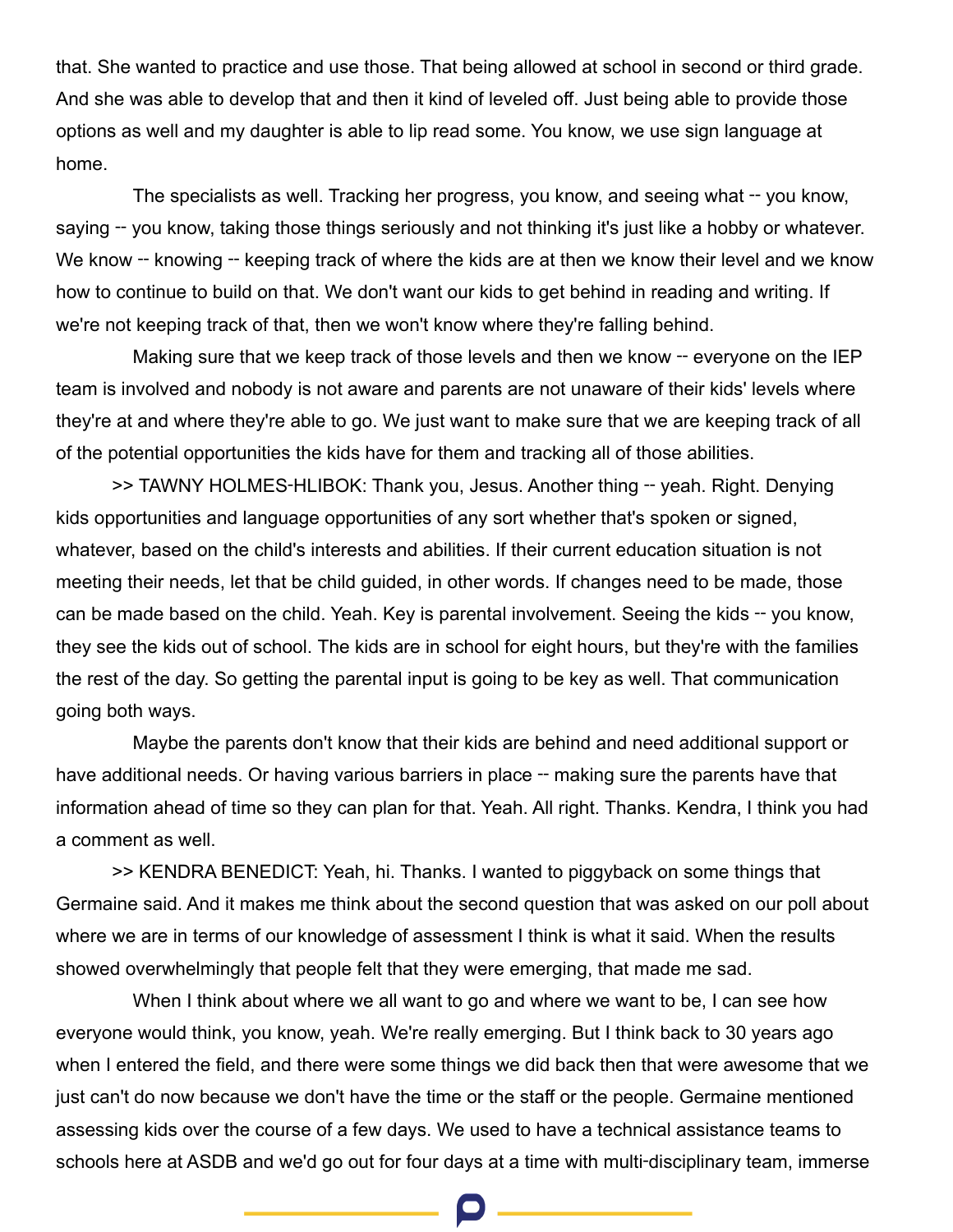ourself in the community of the child's family, his classroom. It was just phenomenal. I mean, best practice. And you don't see that today. You just don't.

I think back to my master's degree in the field and I think I was just lucky. I came from the University of Arizona and some of you might be familiar with Dr. Entia. One of the most prolific researchers in our field. I want to pay respect to her. She passed away this last weekend. That's who I learned from. That's who, you know -- assessment informs our practice. How can you know what to do with a child if you don't know where they are? Then you have no clear direction as to where to go.

So I think we don't want to be too hard on ourselves. We have done a lot, but we have a long way to go.

>> TAWNY HOLMES-HLIBOK: Yeah. Thank you for that, Kendra. So talking about seeing the results of the Zoom poll question regarding our language acquisition process still emerging. That's a good point about resources and staff and education and approaches and laws and rules and things changing. Changing approaches as well.

It's really important to recognize people are doing a good job. But sometimes the question is do we have all of the abilities – all of the things we need to do to do a good job. That can be a challenge as well. We need more teachers, facilities, et cetera. That could be a challenge for us as well. Wanting to see kids -- our Deaf kids thrive and wanting to do the appropriate assessments to help that happen, but not having the resources to make that happen.

So hopefully we can address those challenges, figure out how we can support each other in that. So thank you for sharing that perspective. Like Germaine said, yes. Agreed. Keep a positive focus. All right. I thought I saw Mollie raising her hand.

>> MOLLIE HARDING: Okay. Am I on? Yes. Hi, everyone. This is the first time that I have my camera on, so I wanted to make sure that I am visible. From an audiology perspective, we need assessments that do several things. First we need the parent perspective. We need to clearly outline the goals of the parents in terms of the communication mode or modes that they want to achieve.

Beyond that, throughout a child's development we need to determine whether they have -- you know, if some of the parents' goals include oral language, we need to make sure that the child has sufficient audibility to meet that goal with the devices that they're using. If not, then we need to change devices and see if we can meet those needs. Or we need to readjust our goals.

We also need assessments that help us track whether a child is meeting auditory milestones in comparison to normally hearing children. Because this also helps us determine whether it's realistic for families to have a certain goal. For example, a lot of the times what will happen is parents want a child to develop speech and language, but they are not following through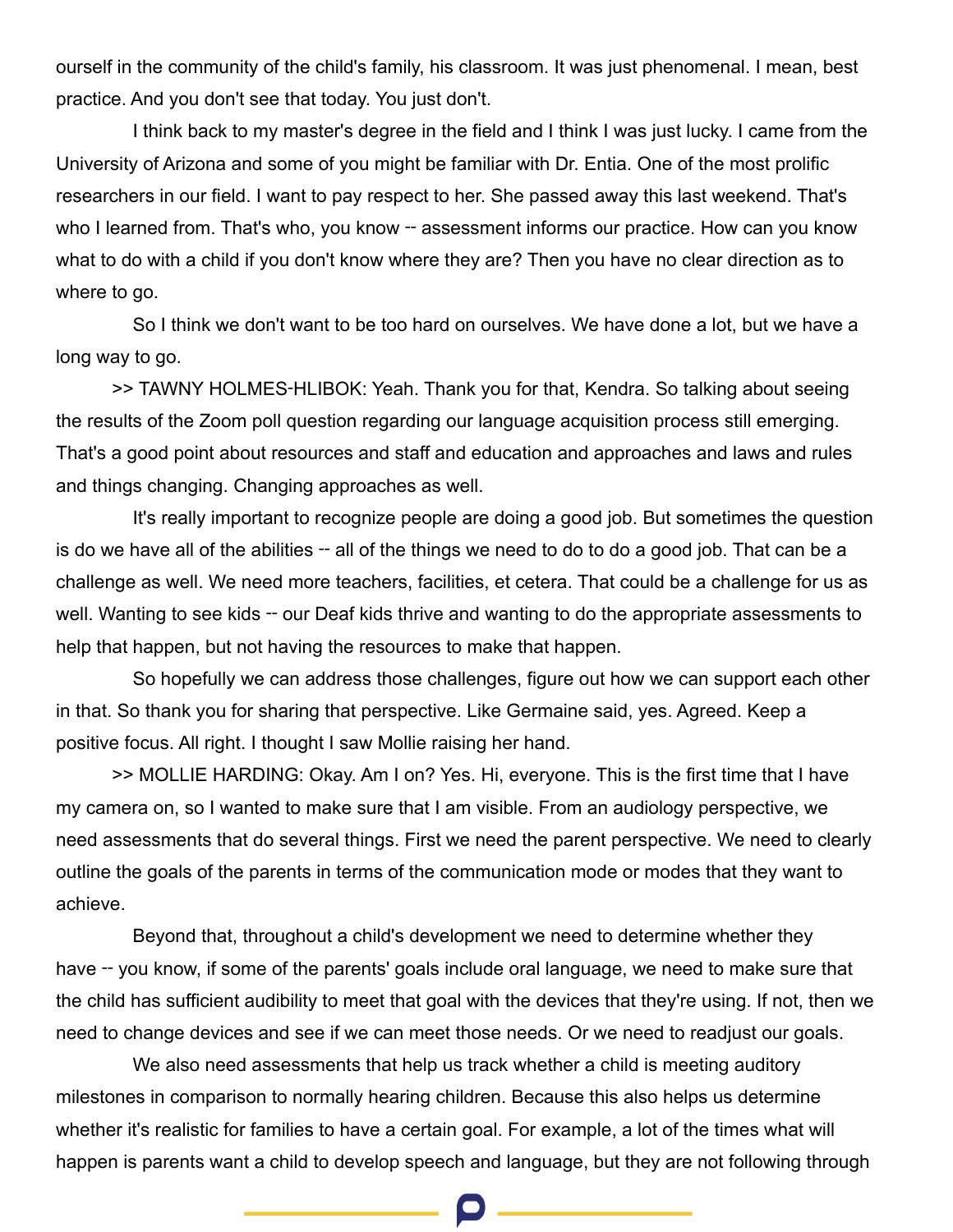on some of the actions that need to take place to get there.

So sometimes I'd find myself needing to help redirect families to prioritize ASL and sign language. Because sometimes it looks like a child isn't going to meet spoken language goals. So there's lots of problems like that, but we need lots of different assessments and mostly they help us determine, do we realistically deliver on what the parents' goals are given the tools that the family has.

>> TAWNY HOLMES‑HLIBOK: Thank you so much, Mollie. Appreciate you sharing your perspective. And that pragmatic perspective. It's a good reminder that assessments really depend on the parent perspective and the parent journey as well. As Astrid mentioned earlier, it depends on the information parents get. So there's that challenge because parents often sometimes aren't getting that information and we have the assessment and it's difficult to match up the assessment to family goals and also the child's hearing levels, their abilities, technology that they may be using that's also dependent on parents' time and resources. Do the parents have time to attend meetings?

So there are a lot of pain points in the system. It's not just a magical journey where you can match parents up with the modality and send them on their way. You have to be intentional about language acquisition. So I appreciate you sharing that audiologist perspective as well. Any other comments? Oh, I can see Mary. You have a comment.

>> Mary Rimron: Yes. Speaking of milestones and language milestones, those are important to assess. It's very important, because that is directly correlated to language acquisition.

>> TAWNY HOLMES‑HLIBOK: Yes. Definitely I agree with you on milestones. I'll make a note of that. We can look at milestones as our steppingstones. You know, the book What to Expect When You're Expecting, you can read through and know where you are along the process and know where you should be along the process as well.

I see a comment from Germaine in response to Mollie's comments. Several great points. Often families and professionals hold onto the auditory or oral listening and spoken language outcomes. But it's not realistic for the child and the family and this causes further harm to the Deaf and Hard of Hearing child and perpetuates language deprivation. Thank you for sharing that.

Really puts families in tough situations. They're not working in the field like we are, and so you have to think how you approach families and how you can make sure that they make an informed decision, that way you can get them matched up with the milestones and the modality or modalities that the family will be using. Giving a lot for the group to think about. Thank you.

Any other comments? Or additions? (Silence). All right. Hearing none, we can move onto question number three. (Silence). Thank you, Beca. Question number three. We have a perfect segue, actually, to this next question. Do families receive sufficient information on language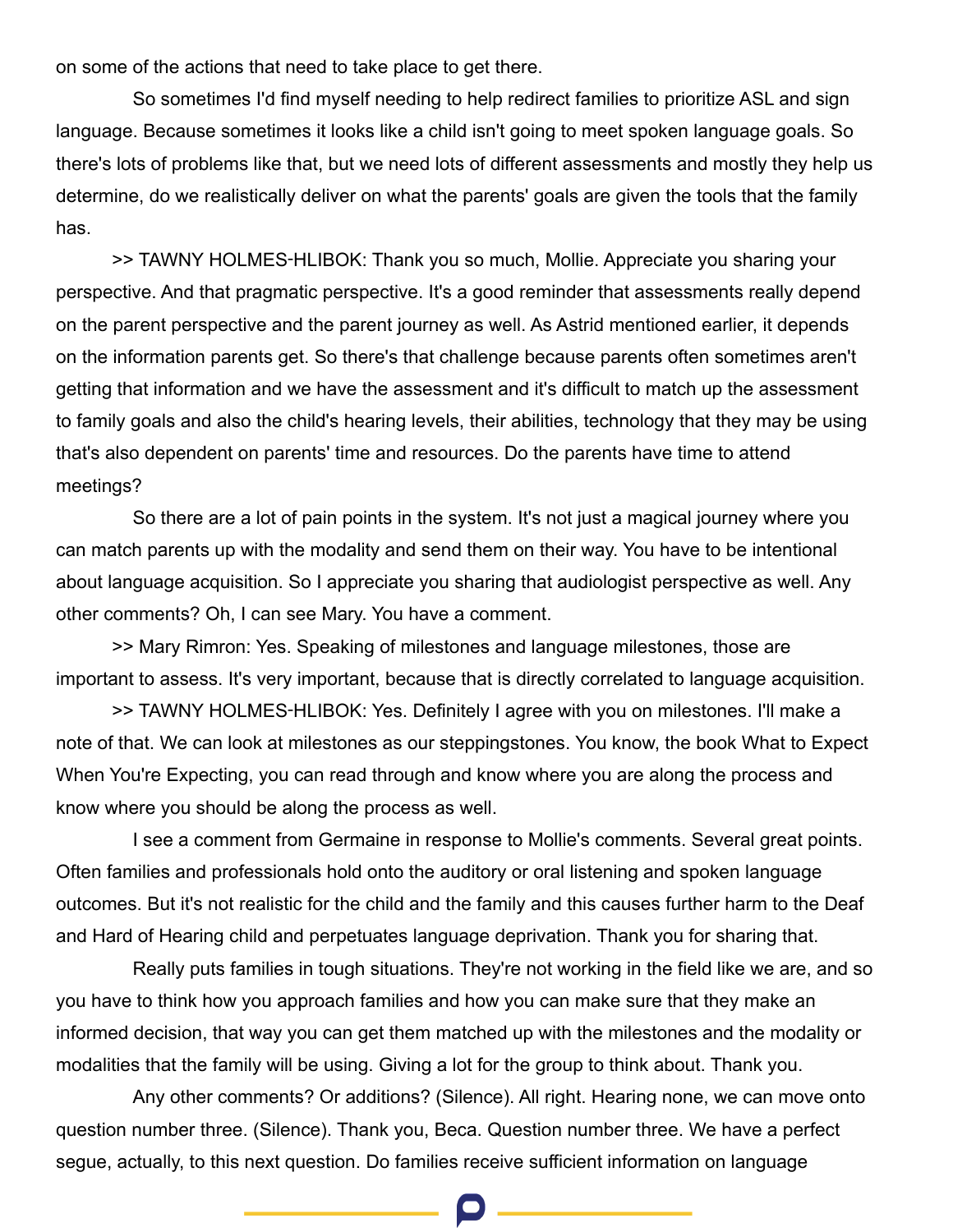acquisition and how it works? Do you think parents are getting enough information on the language acquisition process? Are parents given those at birth? Or are parents given resources and then there's no follow through? They never get contacted again? Curious what your thoughts are.

(Silence).

Germaine?

>> GERMAINE GRAHAM: So it's really hard for me, I think, because I'm not involved in early intervention at this point to know what's actually happening, you know, during those early stages. But I've been in the field for 12 years. And over that time, I think the pattern that I've noticed is that families are not really educated in an unbiased manner, I guess. A lot of families report, you know, that they are kind of pushed towards more of the surgery amplification route and, you know, pushed to make sure that their child is functioning as more hearing, I guess, than -- you know, they're a Deaf child but sometimes professionals push them more to the perspective of we need to fix this problem rather than seeing the Deaf child for who they are and making sure that they actually can access language and focus on brain development outside of whether there's auditory access or not.

And I think just in that vulnerable place that many families find themselves in, it is like, oh, yeah. They can't develop appropriately or normally, so to speak, if they don't have access to sound. So that does seem like more of an emergency. What I will also say is I think a lot of parents and a lot of professionals confuse speech and language and they feel as though they are one in the same. And so I think sometimes families feel like if my child can't speak, then what will their outcome be?

But I think if we had information out there and more education, more resources helping families to clearly understand the difference between speech and language and the impact that a lack of language has on the developing child's brain, I think that the emergency for people they would actually see what the true emergency is. And, you know, both can develop -- we all know a child can develop speech and language for some has the potential. But I think the emergency or the priority given the two options has to be language and I don't think a lot of families understand that fully because of what they're presented with initially.

>> TAWNY HOLMES‑HLIBOK: Thank you, Germaine, for pointing out that one stressor in the early intervention field that's not often talked about is the importance of the medical field having buy‑in when fittings are being done or when surgery is recommended. It should be because of language development. Okay. Astrid has asked that I be spot lit.

I encourage everyone to go up to the top right of your screen where you see "view." Click that and you'll have the option to see gallery view. (Silence). All right. Hopefully Astrid got that worked out. Astrid, are you able to see me now? Okay, great.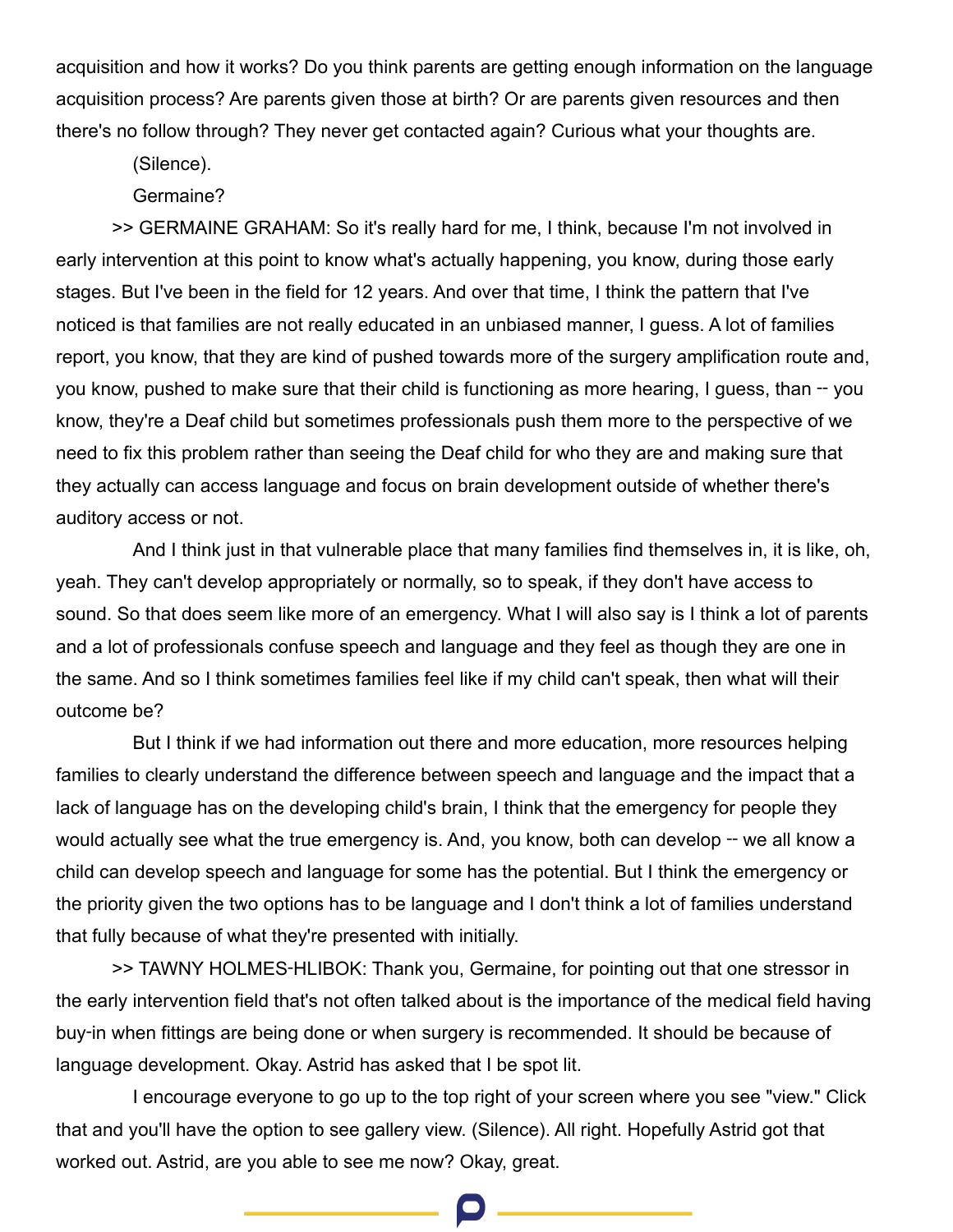You're right. There is that desire to "fix" Deaf children. It's often the view of medical professionals that there's a deficit and that something needs to be fixed. And it could be a challenge in those early years, I agree. And I would like to also add that educational materials should be provided not just speech and language information for children, because the production of sound is not necessarily language.

Then the last point that was made that the emergency shouldn't be that technology is needed. The emergency should be that language is needed. Thank you so much. I see Mollie next and then Kendra.

>> MOLLIE HARDING: So I'll just add onto Germaine's comments and back up the fact that audiologists are often the ones providing that initial information. I don't specifically know the research, but I would guess that almost never are families given information about choosing ASL at the initial diagnosis. Very often audiologists will mention selecting hearing aids, maybe the use of a cochlear implant. And on very few occasions will they include choosing ASL as part of the family's options.

The reason for that, I think, is twofold. Number one, just the human problem on operating off of assumptions. If you have a hearing family, it is very easy for audiologists to assume that the family will choose the oral and spoken language option. And audiologists are not good at forming a partnership and achieving joint decision making that is very well supported in the literature on how audiologists do their jobs.

Second, I think that some people – some audiologists don't include ASL as part of the option is that it is incredibly difficult to choose that option; right? Of families who are hearing and who communicate via spoken language, in order for them to choose ASL that represents an incredible investment in time and cognitive resources to learn ASL and immerse themselves in the culture. And I think that's another reason that audiologists discount that is because even though a lot of families might start out with that goal, not have many are successful because of the obstacles to immersing themselves in the language and learning a new language and culture.

So I want to back that up and just talk about the research and the fact that's absolutely true. And I am teaching course work that is aimed at solving this audiology problem every day.

>> TAWNY HOLMES‑HLIBOK: Thank you, Mollie. Thank you for being authentic and providing us with that unique perspective. Couple of takeaways that I got from you is the human problem; right? We all have our biases. We all have our values and we function based on what we know and what we see. And so that doesn't always take into account other perspectives and busy schedules.

And another great point was made about joint decision making with audiologists. That is important and something for us to consider to provide support not just thinking about what we can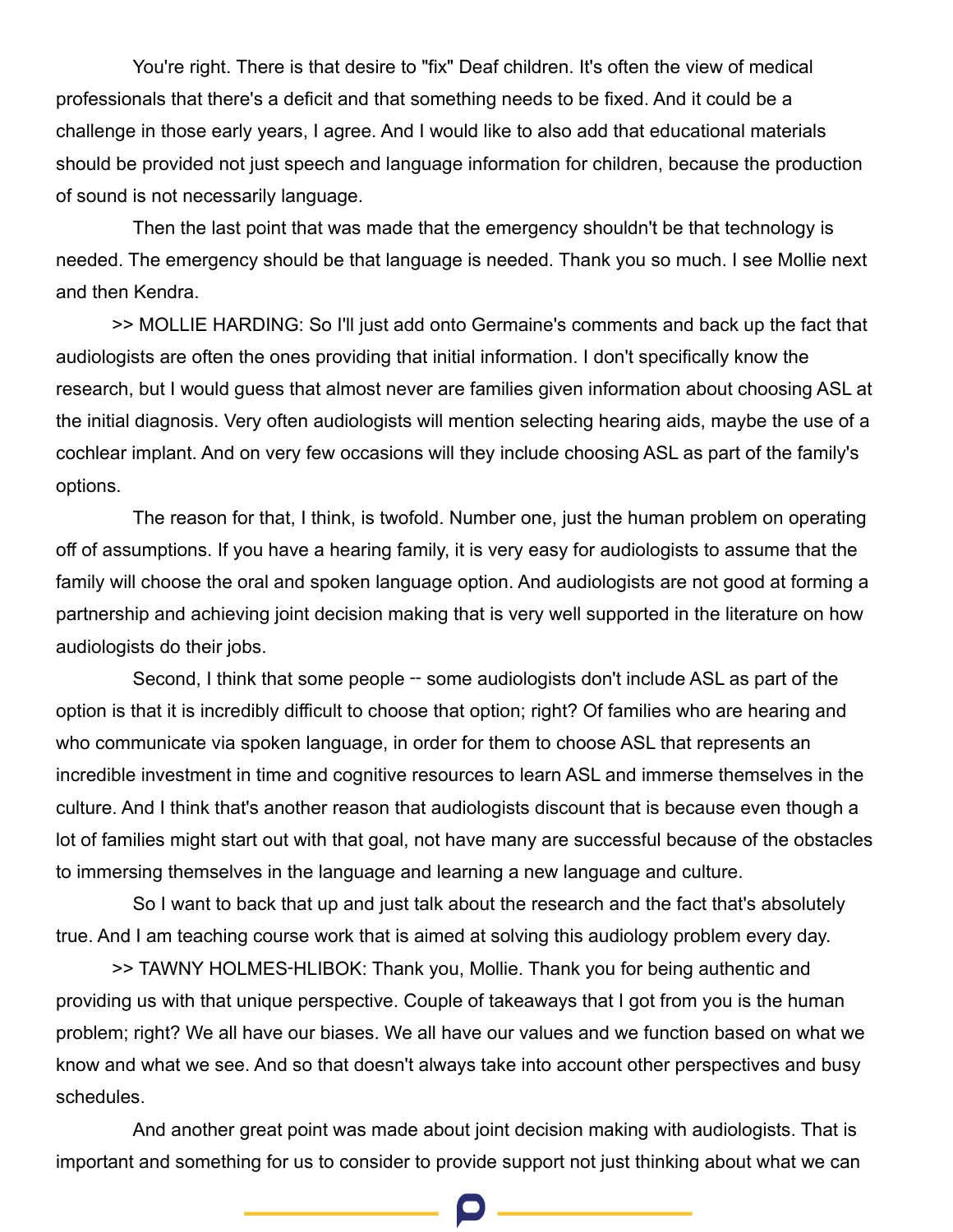do for families and for children, but we need to also think about what we can do for those professionals who are working with the children on a daily basis to provide families with the right information and resources that the child needs.

And you also made a great point about the system being difficult for families to choose ASL. They may not have adequate support that the families need. They may not know the amount of time and resources that they're going to be investing. We talked about technology and how families oftentimes aren't successful there because the follow-up and the amount of appointments.

But it's a good point you added about cultural immersion. That's a whole different layer to it. Thank you. All right. Kendra?

>> KENDRA BENEDICT: Hi, thank you. Just a couple things I wanted to say in regard to families receiving sufficient information. I think one of the most important things we could do as professionals is to work with each other across age groups. Germaine mentioned she's working in school age right now, I think it was. And I'll be honest. The vast majority of my career was preschool through 12th grade. Only a couple years ago did I start diving into early intervention.

And I'll be honest and I'm embarrassed to say, but when I had kids that I was teaching who were in preschool, I never really thought about where they had come from. How they had spent the first three years of their lives. And even within our own program here at ASDB, in the last few years we brought our birth to three and our preschool program together for that very reason so there could be a better understanding of where these kids have come from and then on the converse where they're going.

I had a preschool teacher in the last year make the comment about, you know, what are these birth to three interventionists doing? These kids come to us with no language. And having no understanding or awareness of what's been going on the first three years. The child could have been in and out of Child Protective Services. The parents could have been unemployed and trying to put food on the table. It goes back to that Maslow's Hierarchy.

Whether we like it or not, it's true. You've got to meet those initial needs first before you can expect a family to learn a second language. They're not going to do it. They can't. They're trying to survive. And so I think we really need to be sensitive and the more we can educate ourselves about where these kids have been and where they're potentially going we'll be better off as a field.

>> TAWNY HOLMES‑HLIBOK: Yes, agreed. Teaching 2‑year‑olds and, you know, I relate to this. Yes. You see where the kids come from when they show up in their classroom. You don't really know what's happened previously to that. So knowing as much as possible about their backgrounds and, you know, something about having a system where that information is easily accessed and people are connected to each other.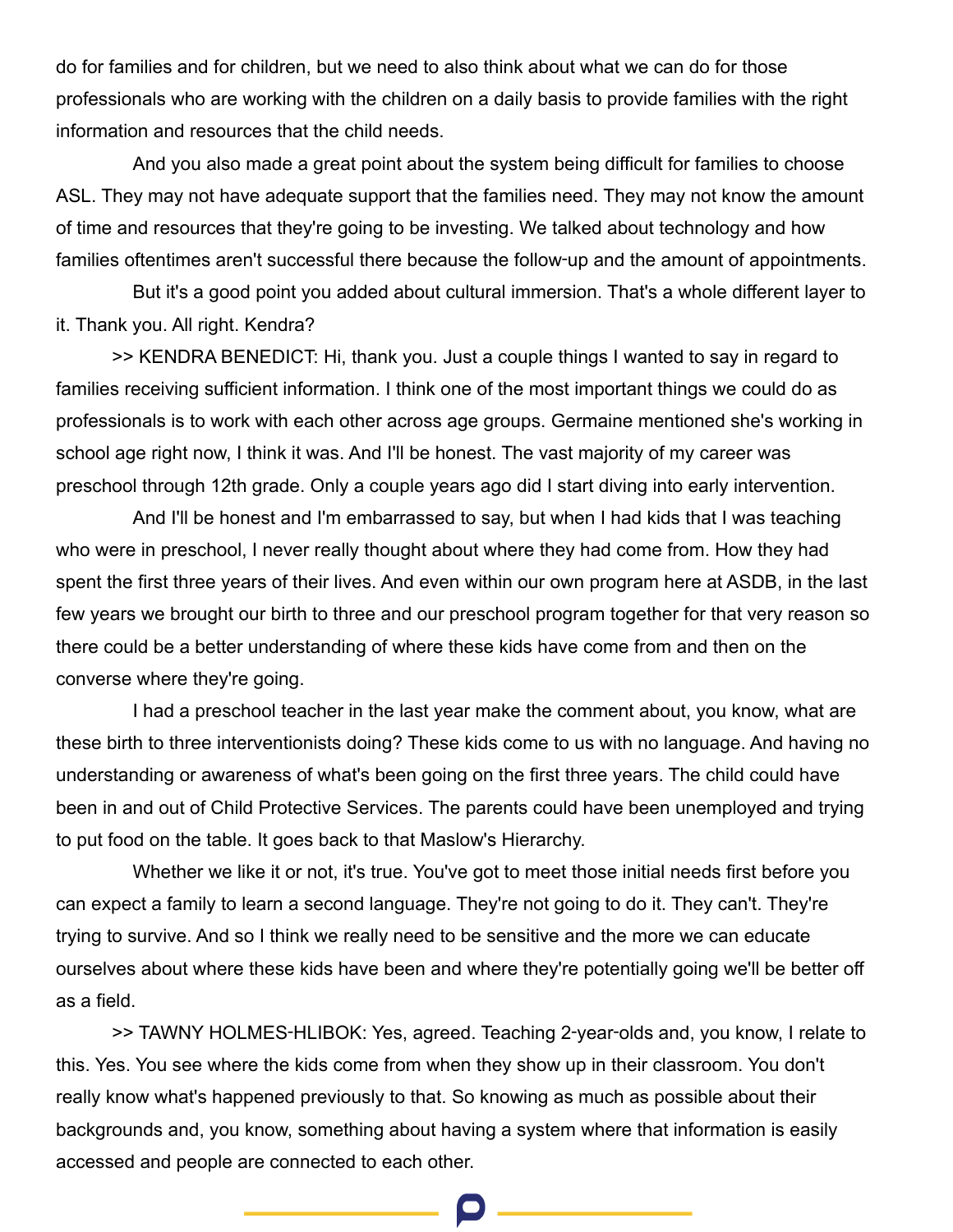That could include social workers or anything else that relates to that family's history and the things the school is going to need maybe related to transportation or anything, their journey, rather. Anything that influences that kid's family picture. Yeah. Yes. Okay. I saw another raised hand by Astrid.

>> ASTRID GOODSTEIN: Hello. Okay. So is the interpreter ready? All right. So I was thinking, I was just following along and thinking some of them are system problems as we know. One thing that comes up a lot is the medical profession; right? Or on a personal note, often I'll see my doctor or dentist or whoever and they say, oh, you're my first Deaf patient ever. Wow, I'm surprised you can write. Can you read lips? Things like that.

I always ask them, have you ever taken, you know, lessons in Deaf culture or history or anything in medical school? They always say, no, I wish they did have that. So it's a system issue with the medical practice. A lot of times the Deaf child is the first Deaf person the parents meet or medical providers as well. So it's information sharing with the parents has also the word of optimism. We see that word, I think, and it's a bit misleading. We need to change the framework and we need to think about opportunities rather than deficits.

I think the bottom line is parents often want their children to speak the same language as them. They're not really thinking about language. They're thinking about speech. They're thinking about communication as opposed to written language. I understand that desire, but would parents be surprised that research shows how brains -- about brain function that sign language helps those kids with speech potential to improve?

So I think as an instructor, I'll meet parent who is are surprised that after one semester of Gallaudet, their kid's speech is improved drastically. And it's because of improvements in cognitive ability. So I think – I'll stop there for now, but I think seeing how we can give everything leading to the results that we want, we want to see this be a seamless process. So yeah.

>> TAWNY HOLMES‑HLIBOK: Thank you for that comment. So to review, one of the challenges is with the systemic issues. Training. Continuing education in the medical field for doctors and other medical professionals being required to attend training to maintain their credentials, that's an idea of systemic changes as far as the medical profession goes. Because they don't know what they don't know. That's kind of where we start. Filling in those gaps.

And then another word I saw, options. Changing that – reframing the word "options" as "opportunities." Or saying you don't have to pick one thing, but you can have many opportunities. You can acquire a new language and that could help with getting support with sign language as part of those – that menu of options and getting – having the research available for that. I saw another comment. Someone had a hand up.

Was it Germaine? Germaine said it's critical -- we've got our -- how our kids are spending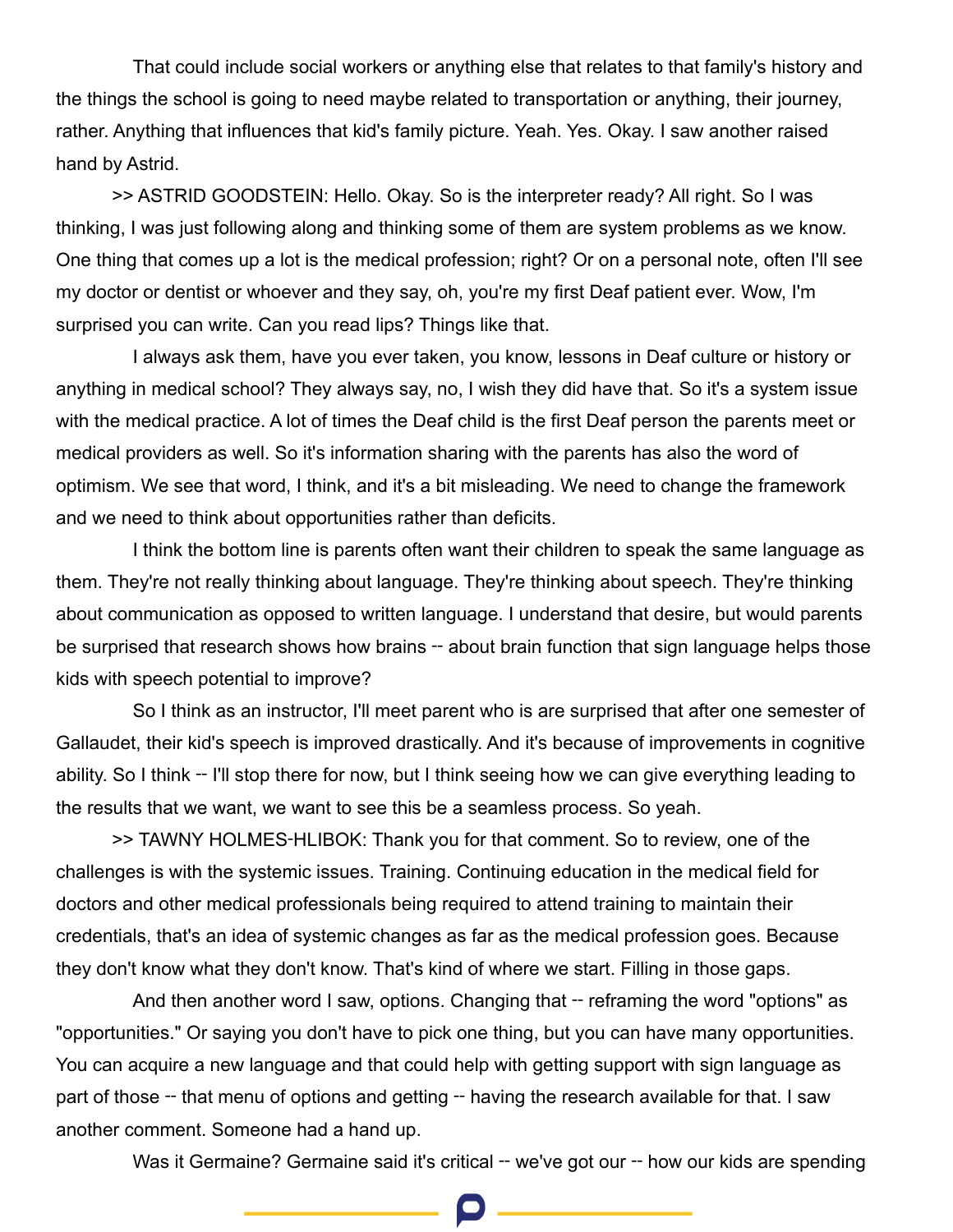their time at home. Are they spending their time with their parents, what are they doing? That's definitely information for a subcommittee. And then related to Kendra's comment as well during the pandemic, you know, all of these kiddos have been falling through the cracks. A lot of kids have fallen through the cracks during the pandemic. They haven't been getting as many services.

So that's a good reminder that COVID has affected things. I saw another hand. Jesus, do you want to join us?

>> JESUS MARQUEZ: Really good discussion that I'm seeing here. One thing I've noticed is identification. Thinking that their kids are hearing, the parents think their kids are hearing and they don't know and the kids are missing those early brand new baby language learning opportunities. So how do we get changes at the systemic level for that early identification? So we have this law; right? We have a law, but then there's that, you know, gap that happens.

Seeing changes there for parents – if a child is identified providing those services opportunities. And sometimes they're not there. Related to the medical profession, I think there's an education issue. They're not educated. I've had two different experiences with school. I had -- I went to two different schools. One of the issues, there was an anger issue I think. It was a little bit of a cultural conflict.

My personality growing up, I was very -- I would always want to know what's behind something. And so I noticed that, you know, this kid had come from mainstream, they had a cochlear. They were happy in the environment they came from. They were in high school at that point. And they had made a change and they were happy with it. And I asked them how they had made that change, and they just decided to get implanted later because –

>> INTERPRETER: Sorry the interpreter missed the other comment.

>> INTERPRETER: When he was a teenager.

>> JESUS MARQUEZ: Was implanted he was a teenager. And he was happy with that decision later. The key was that is was made with his knowledge later, his decision. And so he had more success with his -- I don't know if there's data on that, but kids being -- having success when they're involved in the decisions. I know the first thing you develop when your parent relationship is love and then maybe that affects that. That implantation early. I don't know what the research is on that, but those decisions being made affect that.

I think it was a couple years ago when my daughter was 2. We lived in Tucson. And they were going to provide support once a week, home visits. And we went. And I'll never forget, there was a bunch of students. A lot of them had cochlear implants. There was no signing there. None of them looked happy. They all looked not happy. So I remember that and I was -- it was just the facial expressions that I saw, I felt really bad for those kiddos.

The person leading was speaking and everyone was implanted. And then the kids who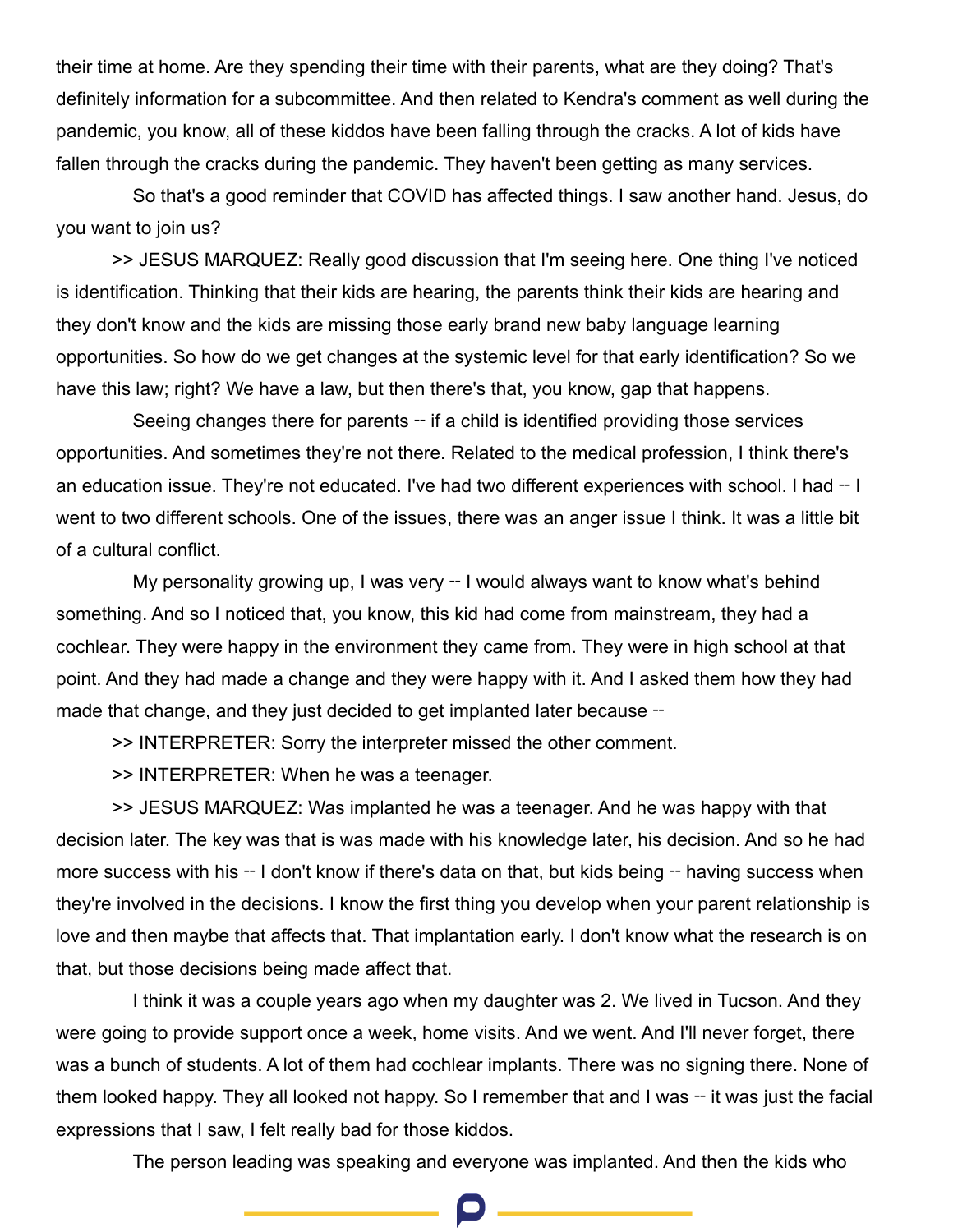were using sign and were engaged, they seemed a little bit more happy. The hearing kids seemed a bit happy. They didn't have that feeling of, like, -- I think we just need more data on that, on the early implantation, the early decisions. When they get used to things, maybe they can add that later. But giving them those resources early on and empowerment and their identity. Maybe hiring language specialists to make sure -- making sure that we're hiring language specialists, that people ‑‑ they can provide better resources.

I think that's --

>> TAWNY HOLMES‑HLIBOK: What was the last thing that you said? The funding for what?

>> JESUS MARQUEZ: To hire people who are language specialists so that when a kid is born or identified, they can get that language specialist resources early on all over. Make sure that they're getting, you know, that support from early on. And that it's neutral. There's no one saying this is the better approach. You've got to do a cochlear. You've got to do this. Just that it's neutral. Here are all the resources. We have this. You can succeed with this or this or this. I think that could be a change.

>> TAWNY HOLMES‑HLIBOK: Okay. Thank you.

>> JESUS MARQUEZ: Turn off my camera? Okay.

>> TAWNY HOLMES‑HLIBOK: All right. So as Jesus mentioned, language access is really critical for brain development. So having ‑‑ saying the law says whatever and they're leading with that, looking at changing laws that aren't serving the kids as far as providing access. Medical providers not having the qualifications to really talk in depth about educational options. So maybe – or educational opportunities, rather, if you want to change that language.

So linguistic development -- not having a background in that, having to figure out how to connect people to all of those resources. And Jesus mentioned the personal experience seeing kids grow up with anger and kids who feel more positive about their results are kids who got to make their own decisions about things and have access to language beforehand can affect their experience.

So that emotional component is pretty important. Kids feeling connected and loved by their parents and valued feeling like they're important in the family rather than everything being focused on their technology and their solutions but rather that feeling of being connected to their family and valued. Feeling they're on the same level with their families so they see that they are an important part of that family.

So recommendations for changing law and recommending funding as well. Specialists who can support – also providing that information neutrally. Not trying to keep people away from technology as well. Just being neutral and saying these are all of your opportunities and providing support as well for sign language. And audiologists being able to provide information about the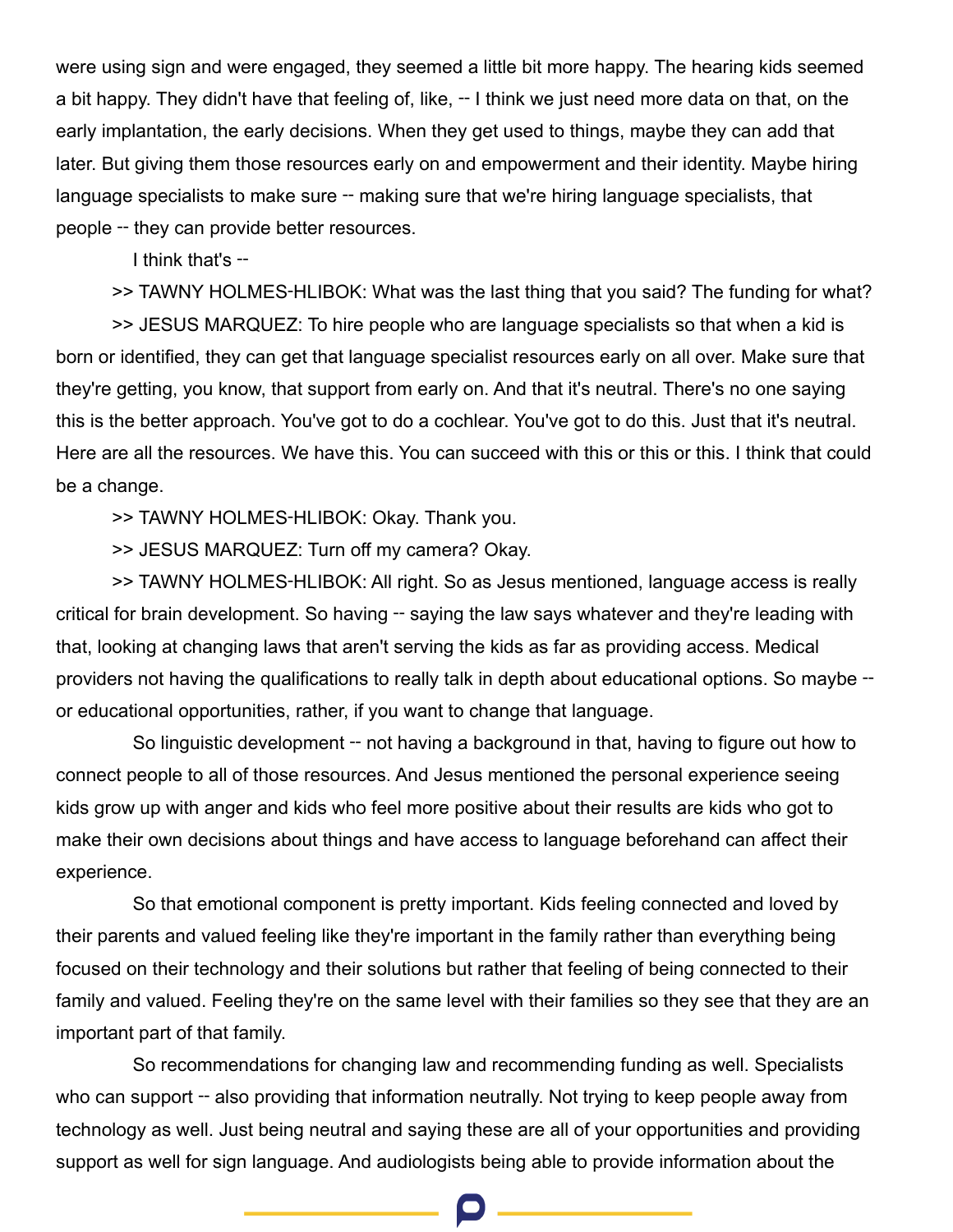potentials of Deaf adults even though they can't hear the things they're able to do, a positive outlook based on their experiences and the things they've witnessed. Yeah.

Okay. I think if there's not anything else, I think -- I saw a -- someone made a comment in chat. Mollie, would you mind -- what do you mean by attunement? I haven't seen that word in a while. If you wouldn't mind explaining what you mean by that. If you want to turn on your camera.

>> MOLLIE HARDING: Sure. So what I mean by that is in this one research study, the researchers looked at three groups of children and their parents. One group was normal hearing children and normal hearing parents. The other group was culturally Deaf children with culturally Deaf parents. And the other was Hard of Hearing children who used hearing aids or cochlear implants with normally hearing parents.

And the group of normally hearing parents with children who used devices showed difficulties communicating about emotional topics with their children that were not seen in the other groups. Does that answer your question, Tawny?

>> TAWNY HOLMES‑HLIBOK: Yes, it does. Thank you. I appreciate that. And it's so important to know what the research shows. Got my brain thinking about all the different research that we at some point should be sharing with each other. Because the research is really telling. That's a wonderful idea. Thank you, Mollie.

I think we've had a really productive roundtable discussion today. It's been great to get the different perspectives from the Task Force members. I can tell that you all care. With that said, I would like to take a five-minute break. Stretch, grab something to drink. And I'll also look over the takeaways from today's meeting. When we get back together, I'll go over some patterns that I saw and we'll get some talking points started and we'll talk about our subcommittee work here pretty soon.

So give everyone a five-minute break and I'll see you in five minutes. That would be 11:39. Let's say 11:40. We'll be back at 11:40.

(Silence).

>> TAWNY HOLMES‑HLIBOK: All right. Welcome back. Interpreter, are you here? Great. I'm going to share the PowerPoint again. Thank you so much for that wonderful roundtable discussion. I will share my takeaways. And I look forward to welcoming your future comments and thoughts. If you have any other comments or thoughts that you didn't have the opportunity to share today, please feel free to make a note of them and share them in the next meeting. Thank you so much.

I'll share my PowerPoint now. That was the wrong one. (Silence). All right. These are the three questions that we just went over and answered. Now I selected some photos. I selected the photos and they seemed ‑‑ I selected the photos before the meeting, and they seem to really align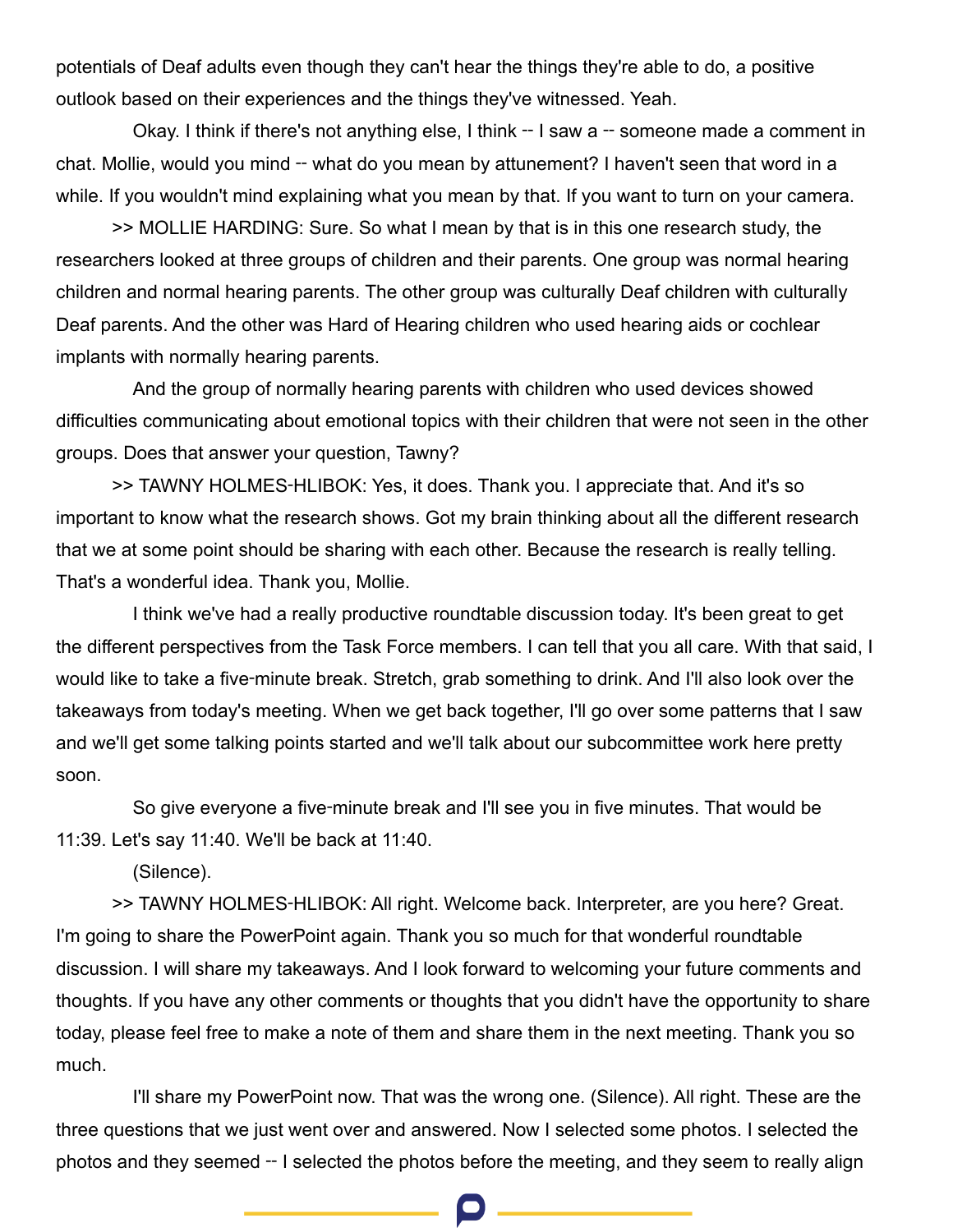with today's discussion. There was a lot of talk about language equity and language opportunities, making sure that families are getting support in whatever language opportunity they choose.

You can see the picture of the children playing with the string there. That shows that it really takes a village of professionals, audiologists, speech language pathologists, teachers, interpreters, everyone in the profession, physicians, doctors. And you could also see that there are different age groups working together. Teachers working with students. Students working with older students. And professionals working with the families to make sure their needs are met.

It's also important that the families are a part of the process and that they understand the process. We want families to feel that they're supported in whatever decision that they make for their child and that their hopes and their dreams are realized for their child. We want children to be emotionally connected with their families. And we want them to recognize their opportunities that they can do everything they want in life with the aid of technology if they go that route, with the use of sign language if they go that route.

We want to make sure that families and professionals have the information that they need and the support that they need that could come in the way of resources, financial resources, training. We want to make sure there are no barriers in place. We want to make sure that we're following best practices and looking at what the research says. But we need to make sure we're supporting families and professionals and that we're removing all obstacles and barriers in order to provide families with as much information as possible and all of the options available to them.

Several people today mentioned reframing. We're not just focusing on a child's ear and what they hear. We're focusing on what a child can do. We're looking at their attunement. We're looking at their understanding of concepts. We're looking at their family connections, their friendships that they're developing. And you can see on the top right that there's a family there. They're all embracing a happy family with their children included.

It's important we have compassion and understand all families are coming to us from different situations. You may be working with a family whose experience is completely different from yours, but they are the caregiver of the child and they're an important part of that child's journey.

And I think that pretty much covers the big takeaways that I noticed today. If I missed anything, please feel free to add it in the chat. You can also raise your hand and if you have another comment, then I can stop sharing the PowerPoint as you turn your videos on. (Silence). I'm not seeing anything in the chat. Okay.

On this next slide, I'll be talking about the subcommittee work that we're going to be embarking upon. There are three subcommittees. We're recommending that one of the subcommittees focus on demographics and data. Try to figure out where the children birth to three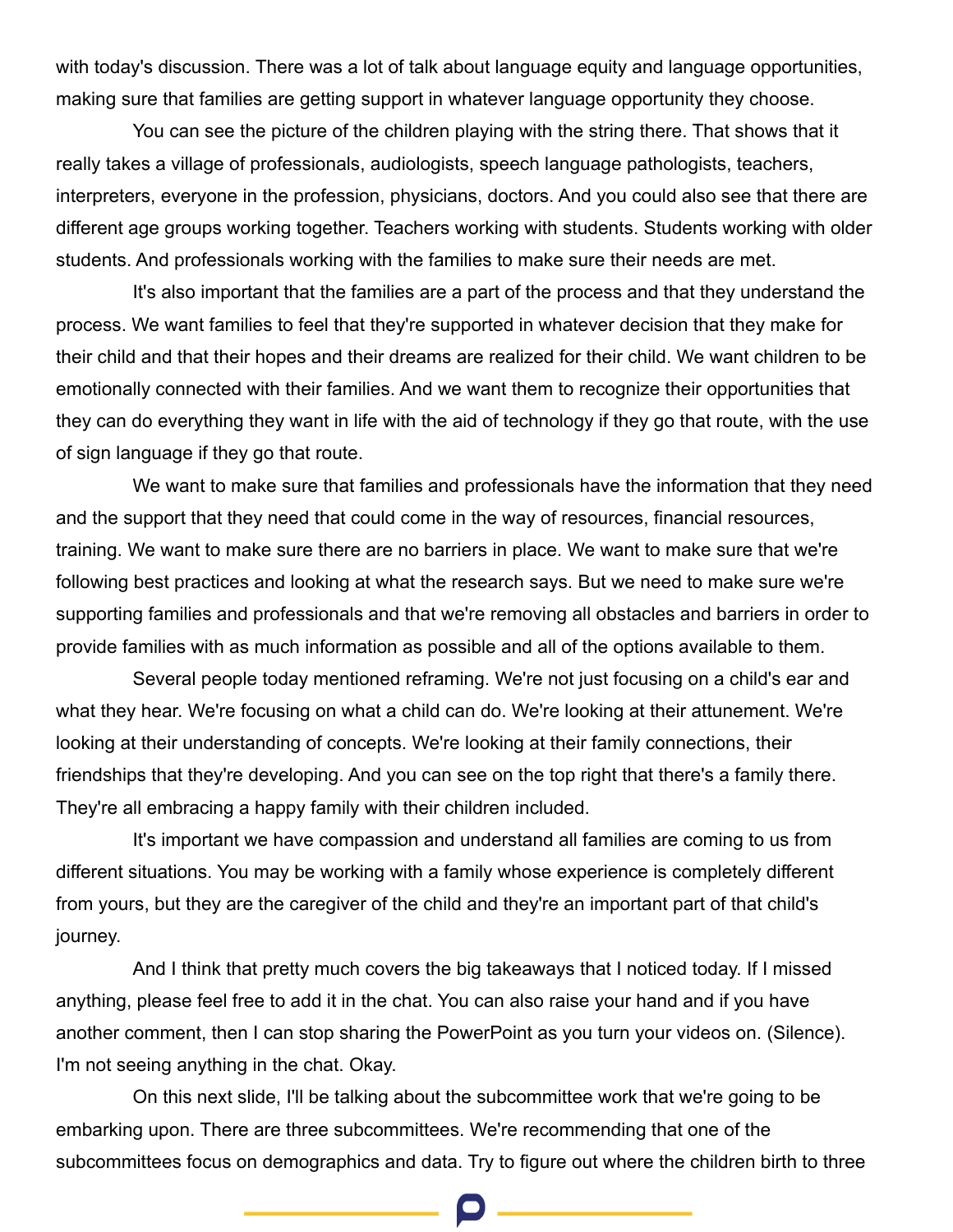are spending most of their time. Are they with their families? Are they in day care? Are they with nannies? Are they with — in a smaller day care, an in-home day care with just a few other children?

And demographics and data could include a lot of different things, but the Task Force felt that would be an important part of our larger task force. We have 15 members of the Task Force. So we're anticipating approximately five members per subcommittee. We have the Demographics and Data subcommittee. Then there's also the Systematic Connections subcommittee that can explain to the Task Force how the larger system works and where we would fit in best to the system to ensure that language acquisition is happening so we can support families and they may be in the way of training. But we want to make sure we're supporting systems change.

And third is Assessments and Review. What's currently being used in the state of Arizona by the various agencies? What throughlines are there? What assessments are working well? What changes need to be made? Maybe there needs to be training on certain assessments. But we want to be sure that people are being trained as they're giving assessments on language acquisition for Deaf and Hard of Hearing children. And then come back to the larger group with Task Force recommendations.

Those are my recommendations for the three subcommittees. And I'm open to any feedback.

>> INTERPRETER: We're going to switch interpreters now.

>> TAWNY HOLMES‑HLIBOK: So we can make any changes to these subcommittee groups however you want to. We're going to send out a survey later this week at some point to see which subcommittee folks might want to be on. If they feel like they feel to represent a specific committee or if they feel someone else in the community might be good for that subcommittee. So you can -- we will send out some suggestions, but we will take recommendations as well for -- we want different viewpoints on the subcommittees. So if you know someone who fits well, we will take those suggestions.

ACDHH, I don't know how that process is going to look like. We're going to clarify before that survey. So we're going to send out that survey and you can look at which one of those and pick your top two preferences so that we can fit everyone in where we can fit the variety, backgrounds, and experiences on each committee. Then we'll set those up and send that out. Hopefully we'll be able to get those meetings set. Beca and Sonia will get those first ones set up. And in two weeks we'll have those committees set out – the subcommittees set out and everyone will go into a breakout room to have their discussions and make their recommendations and see who can serve as facilitators of the subcommittee. Whoever wants to fill whatever role like note taking or whatever and secretary for each of those committees.

And then after that subcommittee meeting that happens in two weeks, then we'll have our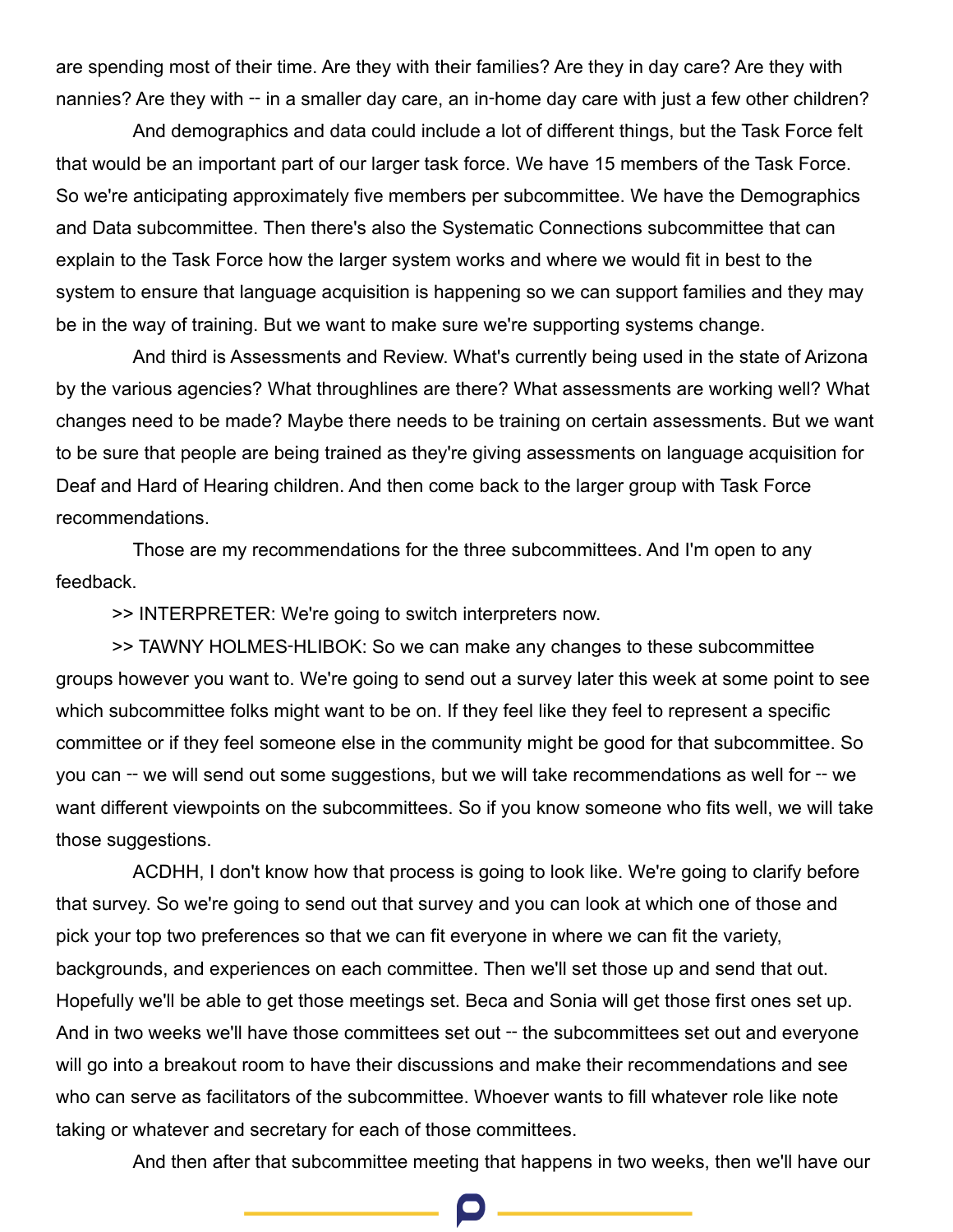monthly meeting again. Our roundtable meeting which will happen -- so we'll have a meeting every two weeks. So we have the Task Force meeting and then the next one will be the Subcommittee meeting. So it'll be every two weeks, but it will stagger between those two. So hopefully are we – and then these are the save the dates. Of those Task Force meetings and the Subcommittee meetings. The alternating dates.

It's the same time. 10:00 a.m. Arizona Time every Wednesday. It'll help you predict your schedule. We know what we're doing. We have a big task to finish by June, but I see that we have this rich range of experiences and skills here and perspectives. So I think that we can get it done. So these are the save the dates. And then the next slide is future plans.

Oh, okay. All right. And then I will turn it back over to Beca and Sonia. Thank you, everyone, for participating today. And we look forward to the next subcommittee meeting in a couple weeks. All right. Beca or Sonia? Are one of you ladies coming back?

>> SONIA SAMANIEGO: Yes. I'm here, Tawny.

>> TAWNY HOLMES‑HLIBOK: It was recommended I not shut off my camera. Oh, I see Sonia said she's here.

>> SONIA SAMANIEGO: Thank you, Tawny, for leading such a great discussion today. We really want to thank everyone for taking the time to participate in today's meeting. As Tawny said, you know, be on the lookout for our survey in the coming days. Also, please feel free to reach out to myself or Beca with any questions. Our contact information is provided on the screen there on that last slide.

Also, again, we'll be sending out the invites as Tawny mentioned to the Subcommittee meetings and the Task Force meetings in the coming days. We just want to make sure everyone is able to select where they would like to participate on the survey. And then before we let everyone go, one last request that we have is if everyone can just take a minute to turn on their camera so we can see everyone. I know it's tough having virtual, we want to make sure we have equal participation and equal access to everything. But we do have limitations with Zoom.

So if we could just have everyone turn on their cameras before we say good‑bye to everyone, just want to see everyone who is here today participating with us. It would be helpful for us to see that. Again, thank you all for participating again today. We appreciate your input. It is very helpful for us as we take on this task in the next few months here to really have all your different perspectives.

So we wish you all a wonderful afternoon, and we will be in touch in the coming days and see you all here in the next couple of weeks. Thank you so much, everyone, for your participation.

(Silence).

>> JEREMY MCCOWN: Okay. We're clear.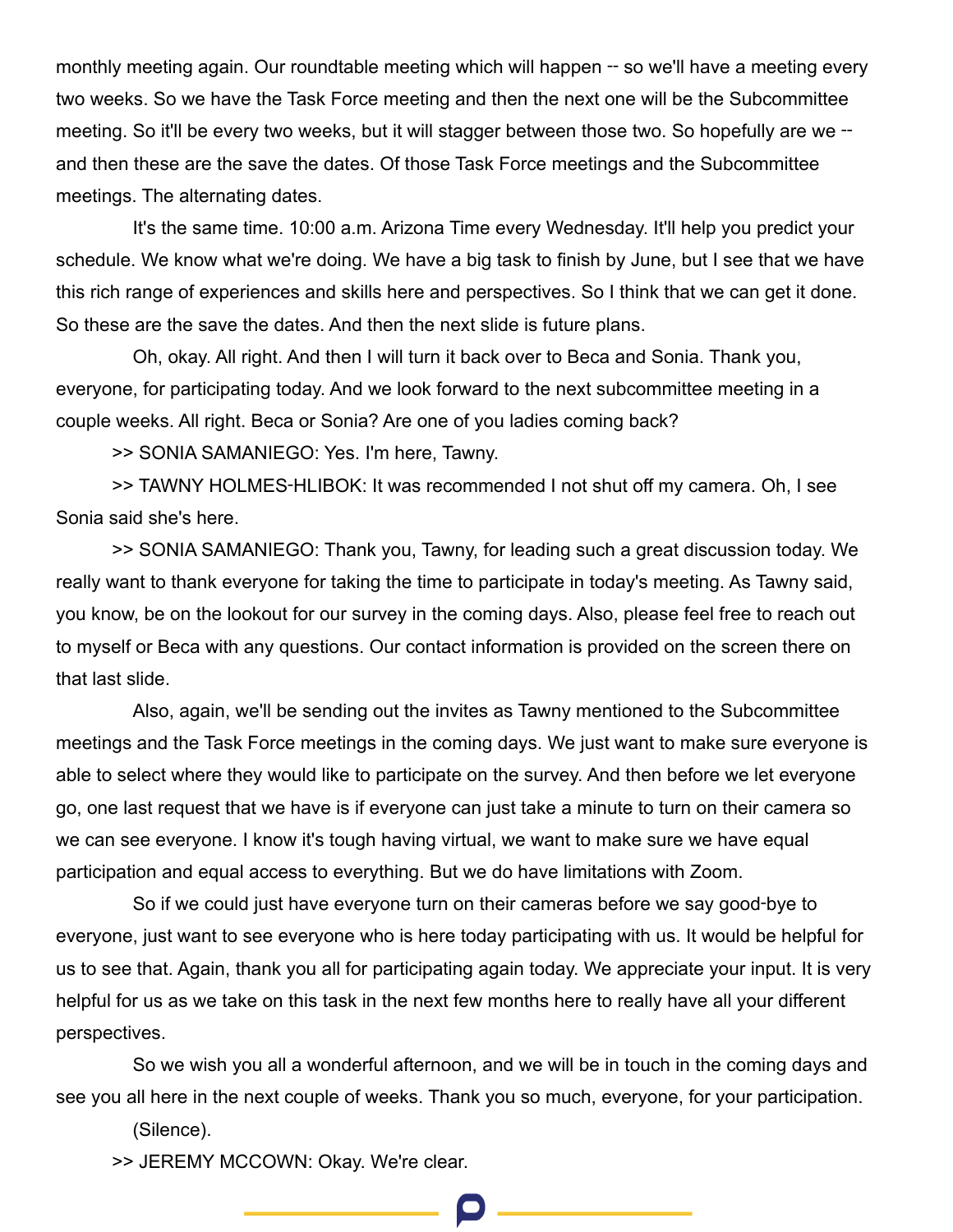>> SONIA SAMANIEGO: Thank you, Astrid.

>> ASTRID GOODSTEIN: Thank you. Bye‑bye.

>> BECA BAILEY: It's just us left here, it looks like?

>> SONIA SAMANIEGO: It's just us.

>> TAWNY HOLMES‑HLIBOK: We did it.

>> SONIA SAMANIEGO: All right. I think that went well. I know I was a little nervous in the beginning. I was a little flustered by everything and not really sure of how things were going to go, so I was a little nervous. But ultimately I think that, you know, it went well. We had some great discussion. We had a few people that did not participate that were invited. So I'll reach out to them. I did take notes as to who was not able to join us today. And I will reach out to them to see, you know, just to kind of give them a gentle reminder of their participation and really want to make sure that we get those perspectives from the different agencies as well.

And then Tawny, as far as the survey, is that something that you are going to put together and send over to Beca and I?

>> TAWNY HOLMES‑HLIBOK: Yes.

>> SONIA SAMANIEGO: Okay. Great. Beca, what do you think?

>> TAWNY HOLMES-HLIBOK: So I'm available -- I have an hour available I can just go ahead and do that Google form while it's fresh, compile that and get feedback and when you guys have time, we can make the little adjustments. I know ahead of time -- this week was just not my week. Everything kept coming up. Everything kept happening. And I was like, whoa. Next week, nothing. It's light as air. But this week was just a mess.

Sorry about that. Sorry for getting -- adding stress for you guys. I apologize. Just was not my week.

>> BECA BAILEY: So do you mean our next team meeting will be next week? Next Wednesday? Okay. All right. I would like to add to that agenda about the facilitation of the subcommittee meetings and how to guide them. Do we have, like, suggested framework for them? What do we want their notes to look like? This is kind of new to me, so I'm not really sure, I guess, for me and Sonia to discuss during our one‑on‑one meetings next week Monday as well. So we can make sure it goes as smooth as possible because we do have limited time until June to finish everything. So we want to make sure we're working on the same page and a clear picture.

>> TAWNY HOLMES‑HLIBOK: Definitely. You're right, because we have to have something written up in advance for us that'll be a lot easier to make sure we're all on the same page. That the team's all on the same page. So we can go ahead and type that up and see what we've got in mind for the subcommittees to do. So I'll definitely take those notes and put that in a Google Doc, yep.